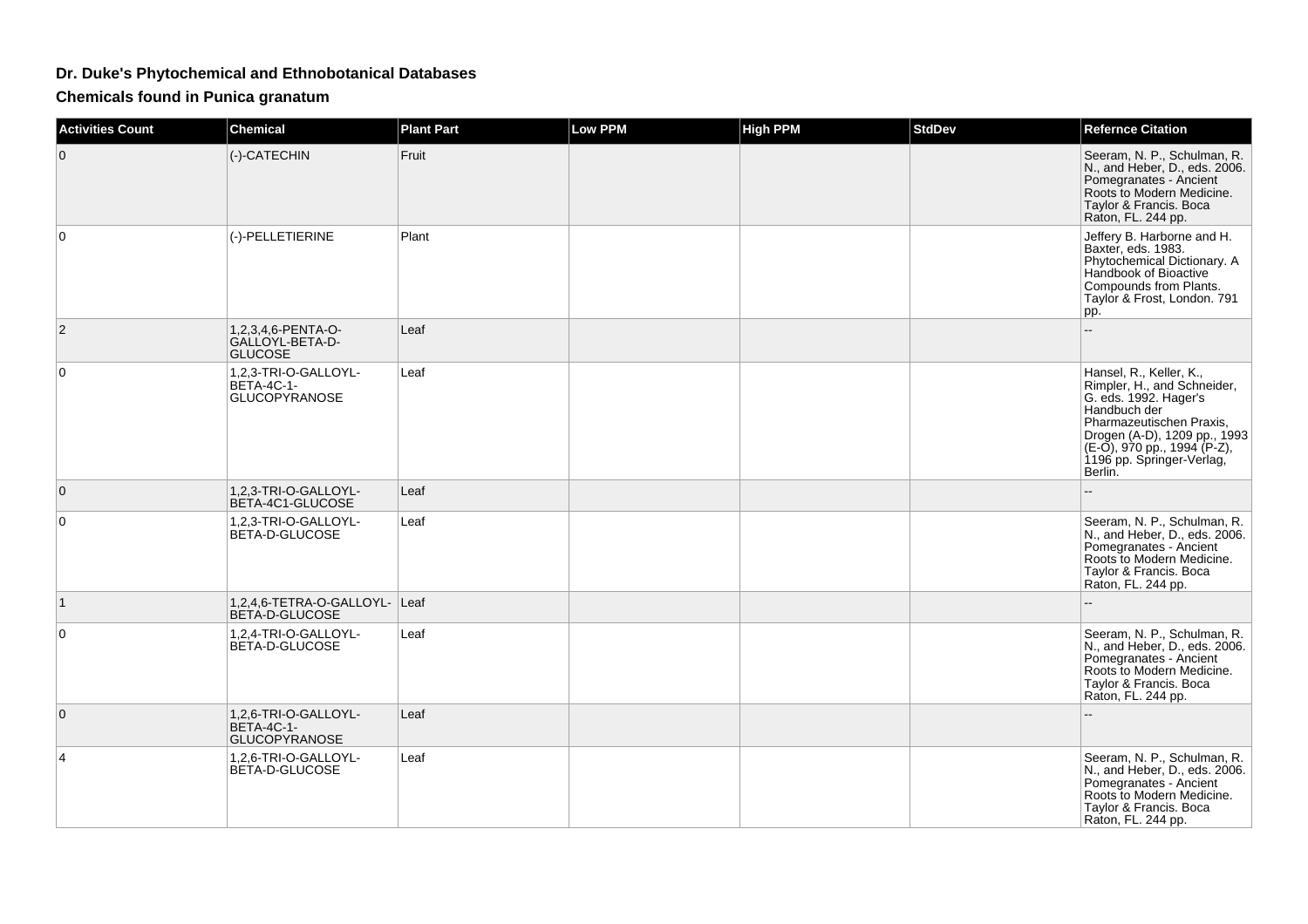| <b>Activities Count</b> | Chemical                                                          | <b>Plant Part</b> | <b>Low PPM</b> | <b>High PPM</b> | <b>StdDev</b> | <b>Refernce Citation</b>                                                                                                                                                                                                           |
|-------------------------|-------------------------------------------------------------------|-------------------|----------------|-----------------|---------------|------------------------------------------------------------------------------------------------------------------------------------------------------------------------------------------------------------------------------------|
| $\mathbf 0$             | 1,3,4-TRI-O-GALLOYL-<br>BETA-D-GLUCOSE                            | Leaf              |                |                 |               | Seeram, N. P., Schulman, R.<br>N., and Heber, D., eds. 2006.<br>Pomegranates - Ancient<br>Roots to Modern Medicine.<br>Taylor & Francis. Boca<br>Raton, FL. 244 pp.                                                                |
| $\mathbf 0$             | 1.4.6-TRI-O-GALLOYL-<br><b>BETA-4C-1-</b><br><b>GLUCOPYRANOSE</b> | Leaf              |                |                 |               | шш.                                                                                                                                                                                                                                |
| $\mathbf{0}$            | 1,4,6-TRI-O-GALLOYL-<br>BETA-D-GLUCOSE                            | Leaf              |                |                 |               | Seeram, N. P., Schulman, R.<br>N., and Heber, D., eds. 2006.<br>Pomegranates - Ancient<br>Roots to Modern Medicine.<br>Taylor & Francis. Boca<br>Raton, FL. 244 pp.                                                                |
| $\mathbf 0$             | 1-(2,5-DIHYDROXY-<br>PHENYL)-PYRIDIUM-<br><b>CHLORIDE</b>         | Leaf              |                |                 |               | Seeram, N. P., Schulman, R.<br>N., and Heber, D., eds. 2006.<br>Pomegranates - Ancient<br>Roots to Modern Medicine.<br>Taylor & Francis. Boca<br>Raton, FL. 244 pp.                                                                |
| $\mathbf 0$             | 1-O-ISOPENTYL-3-O-<br>OCTADEC-2-ENOYL-<br><b>GLYCEROL</b>         | Seed              |                |                 |               | Seeram, N. P., Schulman, R.<br>N., and Heber, D., eds. 2006.<br>Pomegranates - Ancient<br>Roots to Modern Medicine.<br>Taylor & Francis. Boca<br>Raton, FL. 244 pp.                                                                |
| 0                       | 1-O-TRANS, CIS, TRANS-<br>OCTADECATRIENOL-<br><b>GLYCEROL</b>     | Seed              |                |                 |               | Seeram, N. P., Schulman, R.<br>N., and Heber, D., eds. 2006.<br>Pomegranates - Ancient<br>Roots to Modern Medicine.<br>Taylor & Francis. Boca<br>Raton, FL. 244 pp.                                                                |
| $\mathbf 0$             | 17-ALPHA-ESTRADIOL                                                | Seed              |                |                 |               | $\overline{\phantom{a}}$                                                                                                                                                                                                           |
| $\vert$ 1               | 17-BETA-ESTRADIOL                                                 | Seed              |                |                 |               |                                                                                                                                                                                                                                    |
| $\mathbf 0$             | 17-BETA-ESTRIOL                                                   | Seed              |                |                 |               |                                                                                                                                                                                                                                    |
| $\mathbf 0$             | 2,3(S)-HEXAHYDROXY-<br>DIPHENOYL-D-GLUCOSE                        | Root Bark         |                | 550.0           |               | Hansel, R., Keller, K.,<br>Rimpler, H., and Schneider,<br>G. eds. 1992. Hager's<br>Handbuch der<br>Pharmazeutischen Praxis,<br>Drogen (A-D), 1209 pp., 1993<br>(E-O), 970 pp., 1994 (P-Z),<br>1196 pp. Springer-Verlag,<br>Berlin. |
| $\mathbf{0}$            | 2,3(S)-HEXAHYDROXY-<br>DIPHENOYL-D-GLUCOSE                        | <b>Stem Bark</b>  |                |                 |               | Seeram, N. P., Schulman, R.<br>N., and Heber, D., eds. 2006.<br>Pomegranates - Ancient<br>Roots to Modern Medicine.<br>Taylor & Francis. Boca<br>Raton, FL. 244 pp.                                                                |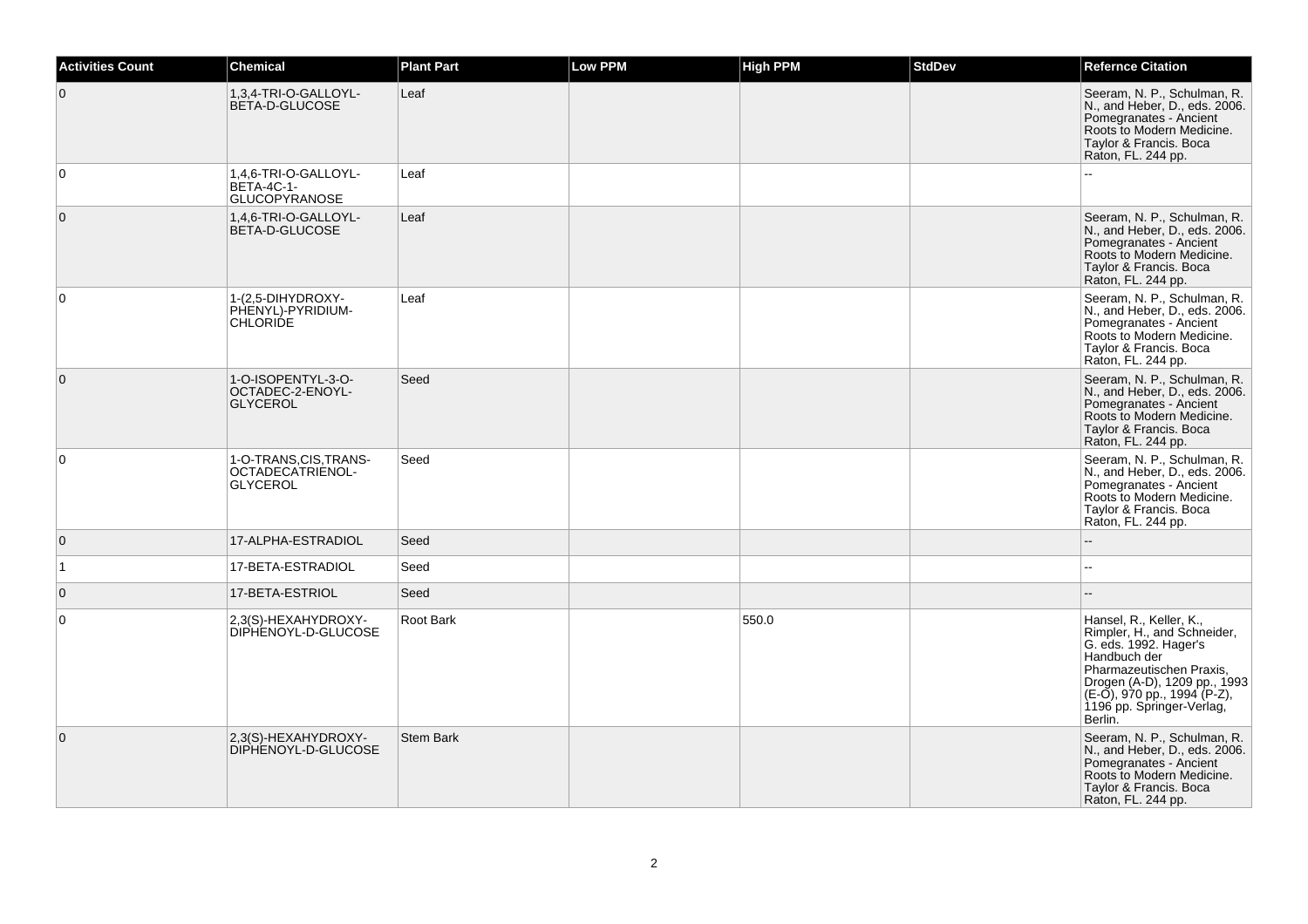| <b>Activities Count</b> | Chemical                                                      | <b>Plant Part</b> | <b>Low PPM</b> | <b>High PPM</b> | <b>StdDev</b> | <b>Refernce Citation</b>                                                                                                                                                                                                           |
|-------------------------|---------------------------------------------------------------|-------------------|----------------|-----------------|---------------|------------------------------------------------------------------------------------------------------------------------------------------------------------------------------------------------------------------------------------|
| $\mathbf 0$             | 2,3(S)-HEXAHYDROXY-<br>DIPHENOYL-D-GLUCOSE                    | Pericarp          |                |                 |               | Seeram, N. P., Schulman, R.<br>N., and Heber, D., eds. 2006.<br>Pomegranates - Ancient<br>Roots to Modern Medicine.<br>Taylor & Francis. Boca<br>Raton, FL. 244 pp.                                                                |
| $\mathbf{0}$            | 2,3,4,5-TETRAHYDRO-6-<br>PROPENYL-PYRIDINE                    | <b>Stem Bark</b>  |                |                 |               | Seeram, N. P., Schulman, R.<br>N., and Heber, D., eds. 2006.<br>Pomegranates - Ancient<br>Roots to Modern Medicine.<br>Taylor & Francis. Boca<br>Raton, FL. 244 pp.                                                                |
| $\mathbf 0$             | 2,3,4,5-TETRAHYDRO-A-<br>METHYL-2-PYRIDINE-<br><b>ETHANOL</b> | <b>Stem Bark</b>  |                |                 |               | Seeram, N. P., Schulman, R.<br>N., and Heber, D., eds. 2006.<br>Pomegranates - Ancient<br>Roots to Modern Medicine.<br>Taylor & Francis. Boca<br>Raton, FL. 244 pp.                                                                |
| $\mathbf 0$             | 2-(2'-HYDROXYPROPYL-<br>DELTA-1)-PIPERDEINE                   | Root Bark         |                |                 |               |                                                                                                                                                                                                                                    |
| 0                       | 2-(2'-PROPENYL)-DELTA-1-<br><b>PIPERIDEINE</b>                | Root Bark         |                |                 |               |                                                                                                                                                                                                                                    |
| $\mathbf{0}$            | 2-(2-PROPENYL)-DELTA'-<br><b>PIPERIDEINE</b>                  | Leaf              |                |                 |               |                                                                                                                                                                                                                                    |
| $\mathbf 0$             | 2-(2-PROPENYL)-DELTA-<br><b>PIPERIDEINE</b>                   | Root Bark         |                |                 |               | Hansel, R., Keller, K.,<br>Rimpler, H., and Schneider,<br>G. eds. 1992. Hager's<br>Handbuch der<br>Pharmazeutischen Praxis,<br>Drogen (A-D), 1209 pp., 1993<br>(E-O), 970 pp., 1994 (P-Z),<br>1196 pp. Springer-Verlag,<br>Berlin. |
| $\mathbf 0$             | 2-(2-PROPENYL)-DELTA-<br><b>PIPERIDEINE</b>                   | Leaf              |                |                 |               |                                                                                                                                                                                                                                    |
| 0                       | 2-O-GALLOYL-4,6(S,S)-<br>GALLAGOYL-D-GLUCOSE                  | <b>Stem Bark</b>  |                |                 |               | Seeram, N. P., Schulman, R.<br>N., and Heber, D., eds. 2006.<br>Pomegranates - Ancient<br>Roots to Modern Medicine.<br>Taylor & Francis. Boca<br>Raton, FL. 244 pp.                                                                |
| $\Omega$                | 2-O-GALLOYLPUNICALIN                                          | Leaf              |                |                 |               | Rizk, A.F.M. and Al-Nowaihi,<br>A.S., The Phytochemistry of<br>the Horticultural Plants of<br>Qatar, Scientific and Applied<br>Research Centre, University<br>of Qatar.                                                            |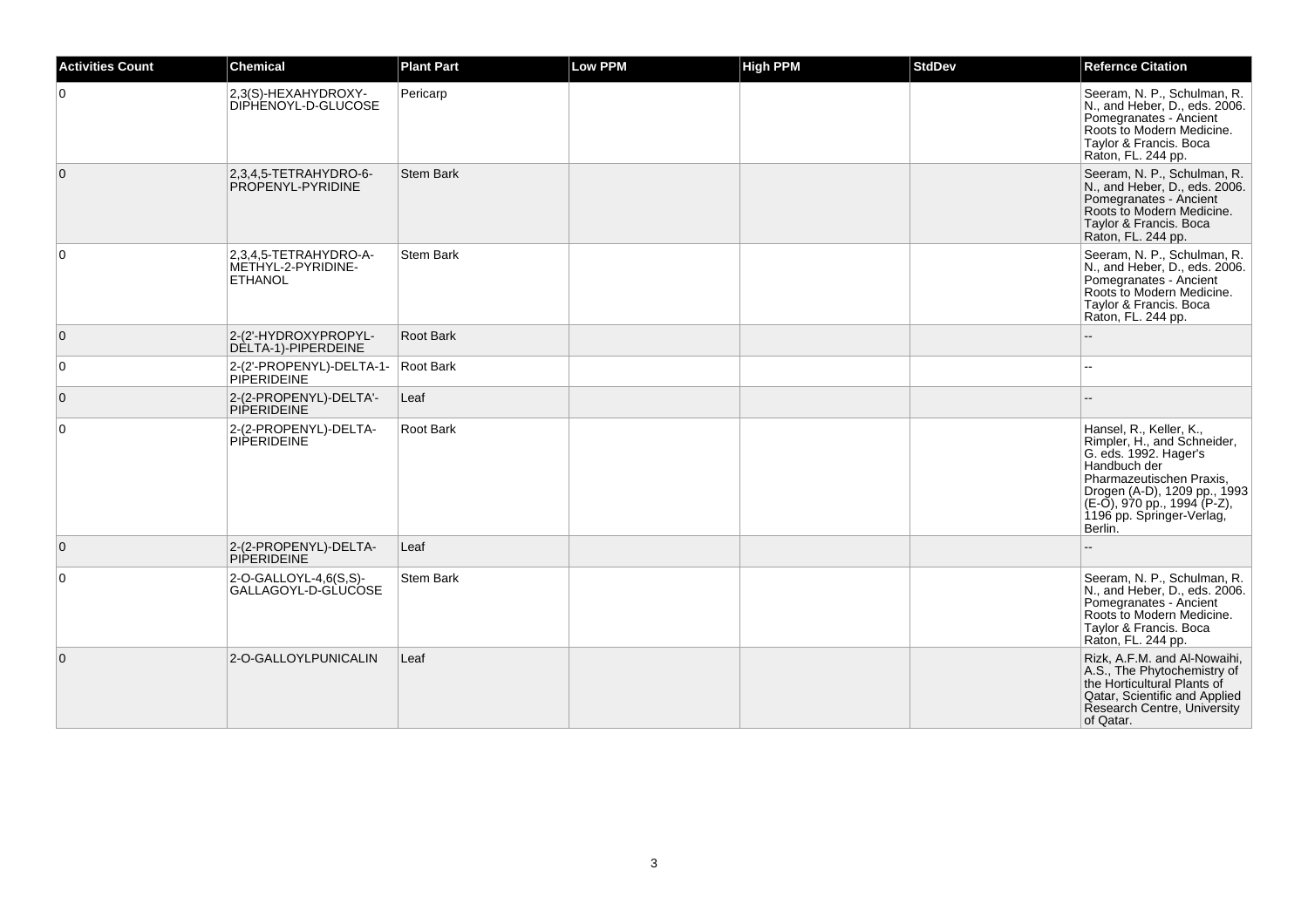| <b>Activities Count</b> | <b>Chemical</b>                                                                           | <b>Plant Part</b> | <b>Low PPM</b> | <b>High PPM</b> | <b>StdDev</b> | <b>Refernce Citation</b>                                                                                                                                                                                                              |
|-------------------------|-------------------------------------------------------------------------------------------|-------------------|----------------|-----------------|---------------|---------------------------------------------------------------------------------------------------------------------------------------------------------------------------------------------------------------------------------------|
| $\Omega$                | 2-O-GALLOYLPUNICALIN                                                                      | <b>Stem Bark</b>  |                | 1100.0          |               | Hansel, R., Keller, K.,<br>Rimpler, H., and Schneider,<br>G. eds. 1992. Hager's<br>Handbuch der<br>Pharmazeutischen Praxis,<br>Drogen (A-D), 1209 pp., 1993<br>(E-O), 970 pp., 1994 (P-Z),<br>1196 pp. Springer-Verlag,<br>Berlin.    |
| $\mathbf{0}$            | 3'-O-METHYL-3,4-<br>METHYLENE-ELLAGIC-<br><b>ACID</b>                                     | <b>Heart Wood</b> |                |                 |               | Seeram, N. P., Schulman, R.<br>N., and Heber, D., eds. 2006.<br>Pomegranates - Ancient<br>Roots to Modern Medicine.<br>Taylor & Francis. Boca<br>Raton, FL. 244 pp.                                                                   |
| $\mathbf 0$             | 3.3'.4'-TRI-O-<br>METHYLELLAGIC-ACID                                                      | Seed              |                |                 |               | ۵.                                                                                                                                                                                                                                    |
| 0                       | 3.3'.4'-TRI-O-<br>METHYLELLAGIC-ACID                                                      | Flower            |                |                 |               |                                                                                                                                                                                                                                       |
| 0                       | 3,3'-DI-O-METHYL-<br>ELLAGIC-ACID                                                         | Seed              |                |                 |               |                                                                                                                                                                                                                                       |
| 0                       | $3,4,8,9,10-$<br>PENTAHYDROXYDIBENZO(<br>B,D)-PYRAN-6-ONE                                 | Leaf              |                |                 |               |                                                                                                                                                                                                                                       |
| $\mathbf 0$             | $3,6-(R)$ -<br><b>HEXAHYDROXYDIPHENOY</b><br>L-(ALPHA.BETA)-1C-4-<br><b>GLUCOPYRANÓSE</b> | Leaf              |                |                 |               |                                                                                                                                                                                                                                       |
| $\mathbf 0$             | 5-O-GALLOYL-<br><b>PUNICACORTEIN</b>                                                      | Leaf              |                |                 |               | Seeram, N. P., Schulman, R.<br>N., and Heber, D., eds. 2006.<br>Pomegranates - Ancient<br>Roots to Modern Medicine.<br>Taylor & Francis. Boca<br>Raton, FL. 244 pp.                                                                   |
| $\mathbf 0$             | 6-O-GALLOYL-2,3-(S)-<br><b>HEXAHYDROXYDIPHENOY</b><br>L-D-GLUCOSE                         | Stem Bark         |                | 50.0            |               | Hansel, R., Keller, K.,<br>Rimpler, H., and Schneider,<br>G. eds. 1992. Hager's<br>Handbuch der<br>Pharmazeutischen Praxis,<br>Drogen (A-D), 1209 pp., 1993<br>$(E-O)$ , 970 pp., 1994 (P-Z),<br>1196 pp. Springer-Verlag,<br>Berlin. |
| $\mathbf{0}$            | <b>ALKALOIDS</b>                                                                          | <b>Stem Bark</b>  | 1000.0         | 6000.0          | $-1.0$        | List, P.H. and Horhammer, L.,<br>Hager's Handbuch der<br>Pharmazeutischen Praxis,<br>Vols. 2-6, Springer-Verlag,<br>Berlin, 1969-1979.                                                                                                |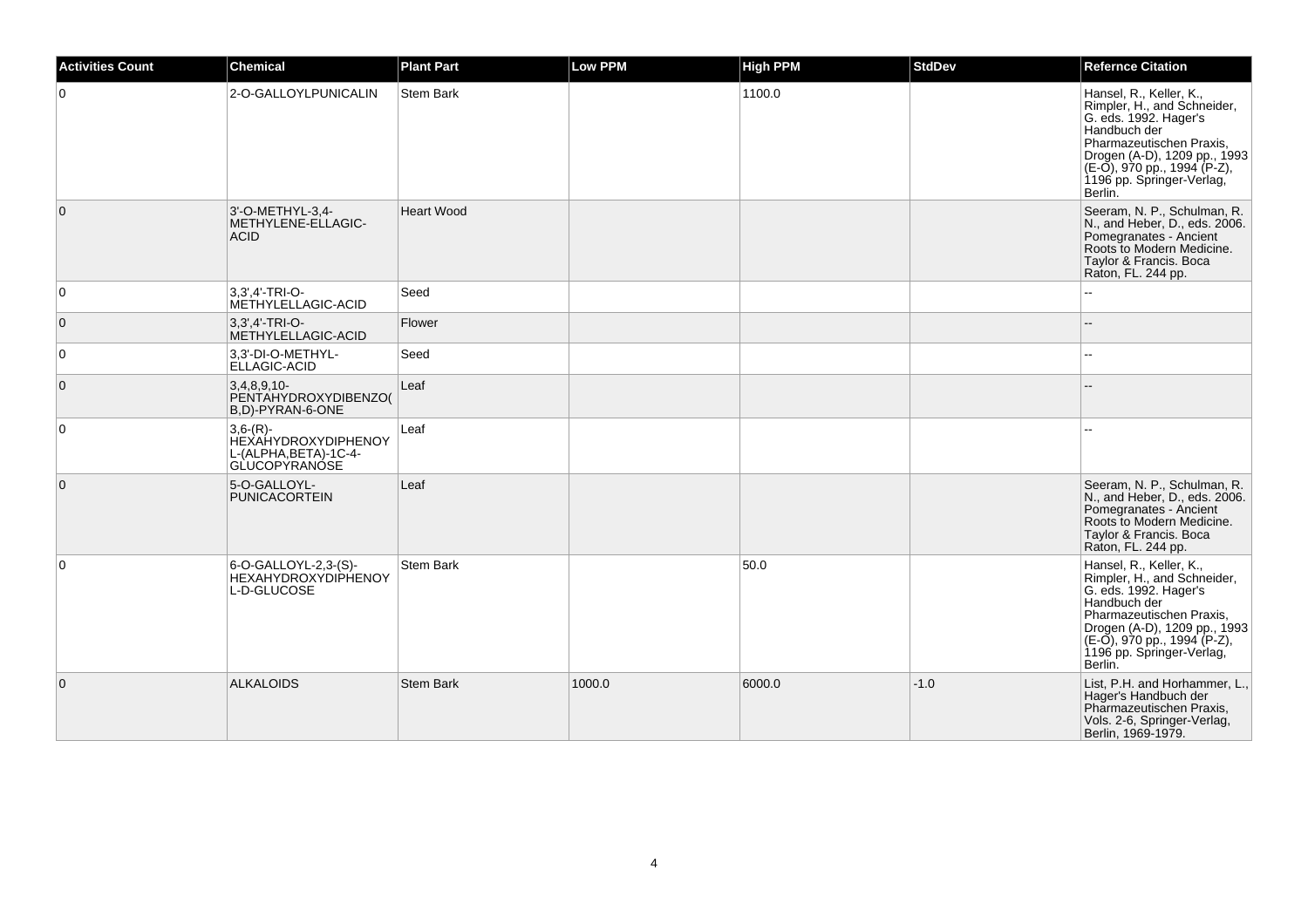| <b>Activities Count</b> | <b>Chemical</b>                               | <b>Plant Part</b> | <b>Low PPM</b> | <b>High PPM</b> | <b>StdDev</b>        | <b>Refernce Citation</b>                                                                                                                                                                                                           |
|-------------------------|-----------------------------------------------|-------------------|----------------|-----------------|----------------------|------------------------------------------------------------------------------------------------------------------------------------------------------------------------------------------------------------------------------------|
| $\overline{0}$          | <b>ALKALOIDS</b>                              | Pericarp          |                | 1500.0          |                      | Hansel, R., Keller, K.,<br>Rimpler, H., and Schneider,<br>G. eds. 1992. Hager's<br>Handbuch der<br>Pharmazeutischen Praxis,<br>Drogen (A-D), 1209 pp., 1993<br>(E-O), 970 pp., 1994 (P-Z),<br>1196 pp. Springer-Verlag,<br>Berlin. |
| $\overline{0}$          | <b>ALKALOIDS</b>                              | <b>Root Bark</b>  | 1000.0         | 30000.0         | 1.4120424732511911   |                                                                                                                                                                                                                                    |
| 30                      | <b>ANTHOCYANINS</b>                           | Fruit             |                |                 |                      | Newman, R. A., Lansky, E.<br>P., with Block, M. L. 2007.<br>Pomegranate - The Most<br>Medicinal Fruit. Basic Health<br>Publications, Laguna Beach,<br>CA. 120 pp.                                                                  |
| 101                     | <b>APIGENIN</b>                               | Leaf              |                |                 |                      |                                                                                                                                                                                                                                    |
| 0                       | APIGENIN-4'-O-BETA-D-<br><b>GLUCOSIDE</b>     | Leaf              |                |                 |                      | Seeram, N. P., Schulman, R.<br>N., and Heber, D., eds. 2006.<br>Pomegranates - Ancient<br>Roots to Modern Medicine.<br>Taylor & Francis. Boca<br>Raton, FL. 244 pp.                                                                |
| $\overline{0}$          | APIGENIN-4'-O-BETA-<br><b>GLUCOPYRANOSIDE</b> | Leaf              |                |                 |                      |                                                                                                                                                                                                                                    |
| $\overline{0}$          | ARACHIDIC-ACID                                | Seed              |                |                 |                      | List, P.H. and Horhammer, L.,<br>Hager's Handbuch der<br>Pharmazeutischen Praxis,<br>Vols. 2-6, Springer-Verlag,<br>Berlin, 1969-1979.                                                                                             |
| 112                     | ASCORBIC-ACID                                 | Fruit Juice       |                |                 |                      | ۵.                                                                                                                                                                                                                                 |
| 112                     | ASCORBIC-ACID                                 | Fruit             | 40.0           | 636.0           | -0.24494443809781474 | 44                                                                                                                                                                                                                                 |
| $\overline{0}$          | ASH                                           | Fruit             | 5000.0         | 35858.0         | -0.5387723889485007  | USDA's Ag Handbook 8 and<br>sequelae)                                                                                                                                                                                              |
| $\overline{1}$          | ASIATIC-ACID                                  | Seed              |                |                 |                      | Seeram, N. P., Schulman, R.<br>N., and Heber, D., eds. 2006.<br>Pomegranates - Ancient<br>Roots to Modern Medicine.<br>Taylor & Francis. Boca<br>Raton, FL. 244 pp.                                                                |
| $\vert$ 1               | ASIATIC-ACID                                  | Flower            |                |                 |                      | L.                                                                                                                                                                                                                                 |
| 47                      | <b>BETA-SITOSTEROL</b>                        | Fruit             | 16.0           | 800.0           | 0.2568637245861479   | Spiller, G. A. 1996 (Spiller, G.<br>A. Ed. 1996. CRC Handbook<br>of Lipids in Human Nutrition.<br>CRC Press. Boca Raton, FL.<br>$233$ pp.)                                                                                         |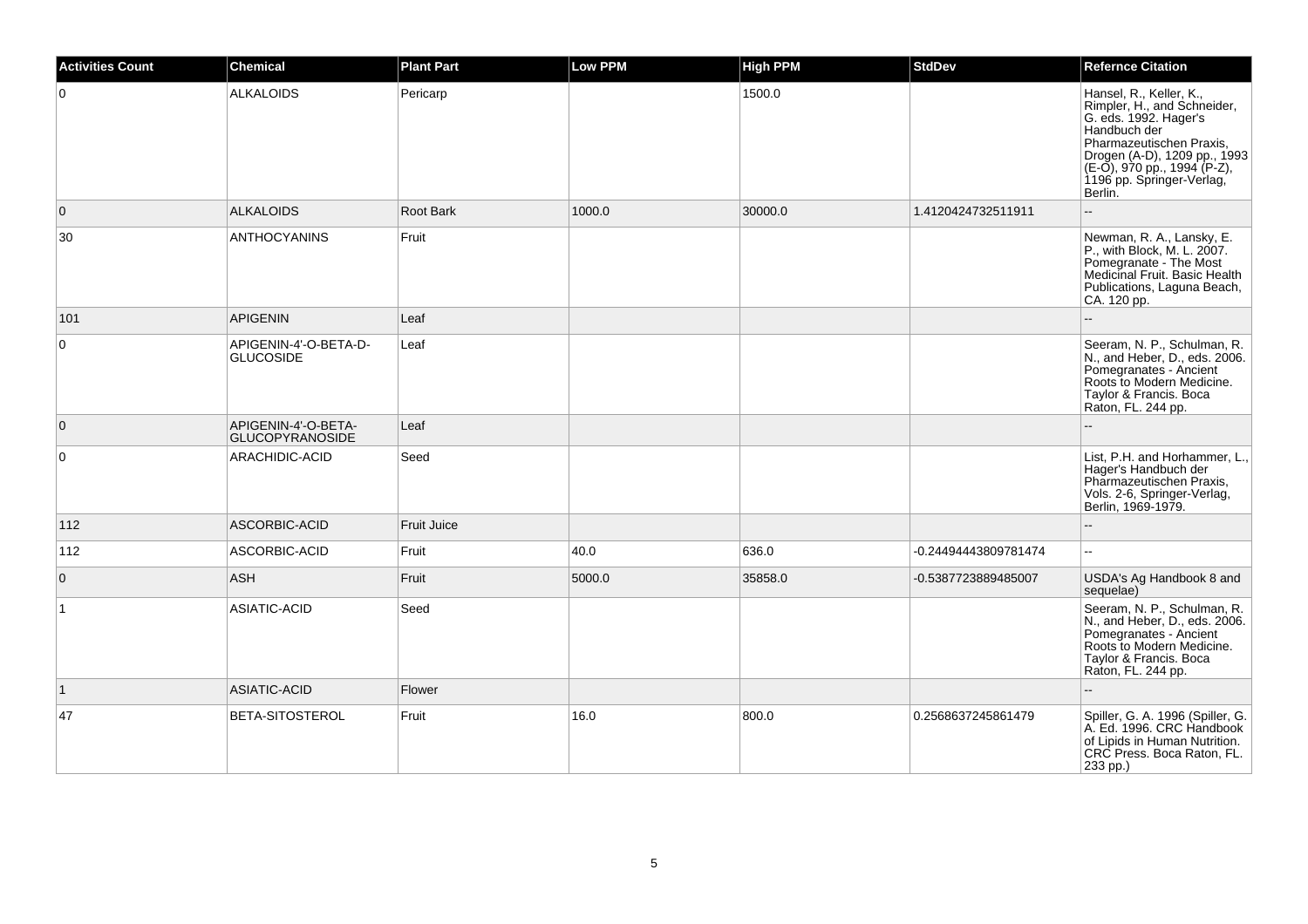| <b>Activities Count</b> | <b>Chemical</b>                                     | <b>Plant Part</b> | Low PPM | <b>High PPM</b> | <b>StdDev</b>       | <b>Refernce Citation</b>                                                                                                                                                                                                              |
|-------------------------|-----------------------------------------------------|-------------------|---------|-----------------|---------------------|---------------------------------------------------------------------------------------------------------------------------------------------------------------------------------------------------------------------------------------|
| 47                      | <b>BETA-SITOSTEROL</b>                              | Leaf              |         |                 |                     | Hansel, R., Keller, K.,<br>Rimpler, H., and Schneider,<br>G. eds. 1992. Hager's<br>Handbuch der<br>Pharmazeutischen Praxis,<br>Drogen (A-D), 1209 pp., 1993<br>(E-O), 970 pp., 1994 (P-Z),<br>1196 pp. Springer-Verlag,<br>Berlin.    |
| 47                      | BETA-SITOSTEROL                                     | Flower            |         |                 |                     | Hansel, R., Keller, K.,<br>Rimpler, H., and Schneider,<br>G. eds. 1992. Hager's<br>Handbuch der<br>Pharmazeutischen Praxis,<br>Drogen (A-D), 1209 pp., 1993<br>$(E-0)$ , 970 pp., 1994 (P-Z),<br>1196 pp. Springer-Verlag,<br>Berlin. |
| 47                      | BETA-SITOSTEROL                                     | <b>Stem Bark</b>  |         |                 |                     | List, P.H. and Horhammer, L.,<br>Hager's Handbuch der<br>Pharmazeutischen Praxis,<br>Vols. 2-6, Springer-Verlag,<br>Berlin, 1969-1979.                                                                                                |
| 47                      | <b>BETA-SITOSTEROL</b>                              | <b>Bark</b>       |         |                 |                     | $\sim$                                                                                                                                                                                                                                |
| 47                      | <b>BETA-SITOSTEROL</b>                              | Seed              |         |                 |                     |                                                                                                                                                                                                                                       |
| $\overline{0}$          | <b>BETULIC-ACID</b>                                 | Leaf              |         |                 |                     | ANON. 1948-1976. The<br>Wealth of India raw materials.<br>Publications and Information<br>Directorate, CSIR, New Delhi.<br>11 volumes.                                                                                                |
| $\mathbf 0$             | <b>BETULIC-ACID</b>                                 | <b>Bark</b>       |         |                 |                     | ANON. 1948-1976. The<br>Wealth of India raw materials.<br>Publications and Information<br>Directorate, CSIR, New Delhi.<br>11 volumes.                                                                                                |
| 22                      | <b>BETULINIC-ACID</b>                               | Leaf              |         | 2000.0          | -0.5044387413900017 | ÷.                                                                                                                                                                                                                                    |
| 22                      | <b>BETULINIC-ACID</b>                               | Bark              |         | 1500.0          | -0.4974322894297812 | ÷.                                                                                                                                                                                                                                    |
| $\mathbf{1}$            | <b>BORIC-ACID</b>                                   | Fruit             |         | 50.0            |                     | List, P.H. and Horhammer, L.,<br>Hager's Handbuch der<br>Pharmazeutischen Praxis,<br>Vols. 2-6, Springer-Verlag,<br>Berlin, 1969-1979.                                                                                                |
| $\overline{2}$          | <b>BREVIFOLIN</b>                                   | Leaf              |         |                 |                     |                                                                                                                                                                                                                                       |
| $\overline{1}$          | BREVIFOLIN-CARBOXYLIC- Leaf<br><b>ACID</b>          |                   |         |                 |                     |                                                                                                                                                                                                                                       |
| $\overline{0}$          | BREVIFOLIN-CARBOXYLIC- Leaf<br>ACID-10-MONOSULPHATE |                   |         |                 |                     |                                                                                                                                                                                                                                       |
| 102                     | CAFFEIC-ACID                                        | Leaf              |         |                 |                     |                                                                                                                                                                                                                                       |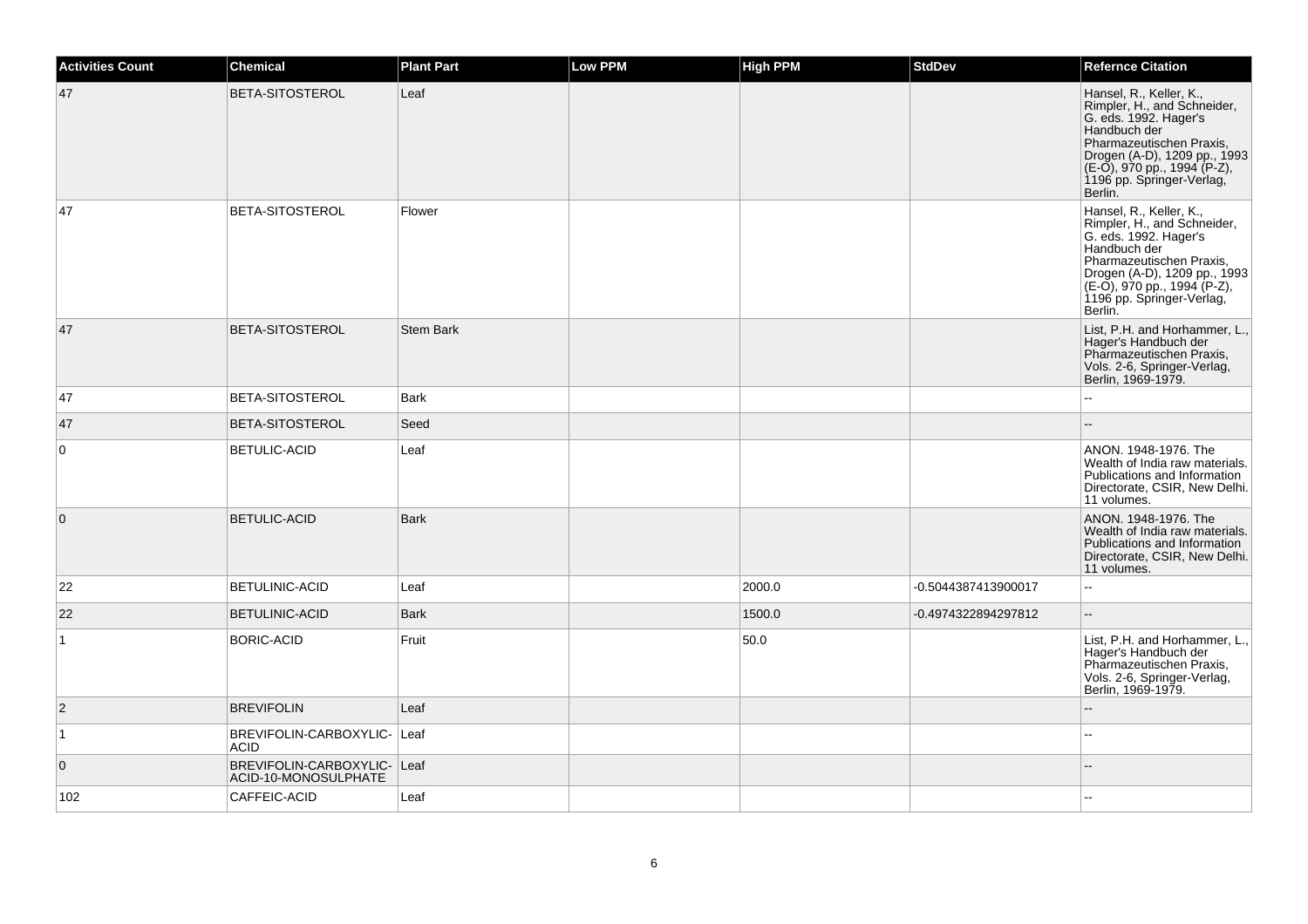| <b>Activities Count</b> | <b>Chemical</b>      | <b>Plant Part</b>  | Low PPM  | <b>High PPM</b> | <b>StdDev</b>       | <b>Refernce Citation</b>                                                                                                                                                                                              |
|-------------------------|----------------------|--------------------|----------|-----------------|---------------------|-----------------------------------------------------------------------------------------------------------------------------------------------------------------------------------------------------------------------|
| 102                     | CAFFEIC-ACID         | Plant              |          |                 |                     | -−                                                                                                                                                                                                                    |
| 102                     | CAFFEIC-ACID         | <b>Fruit Juice</b> |          |                 |                     |                                                                                                                                                                                                                       |
| 28                      | <b>CALCIUM</b>       | Fruit              | 30.0     | 650.0           | -0.7398838481970706 | $\overline{\phantom{a}}$                                                                                                                                                                                              |
| 4                       | CALCIUM-OXALATE      | Petiole            |          | 40000.0         |                     | --                                                                                                                                                                                                                    |
| 4                       | CALCIUM-OXALATE      | Pericarp           |          | 40000.0         |                     | ANON. 1948-1976. The<br>Wealth of India raw materials.<br>Publications and Information<br>Directorate, CSIR, New Delhi.<br>11 volumes.                                                                                |
| $\mathbf{2}$            | CAMPESTEROL          | Seed               |          |                 |                     | ۵.                                                                                                                                                                                                                    |
| $\mathbf{0}$            | <b>CARBOHYDRATES</b> | Fruit              | 162000.0 | 927000.0        | 0.770674732143034   | $-$                                                                                                                                                                                                                   |
| 0                       | CAROTENE             | Fruit              | 0.0      | 2.0             | -0.5854598228654656 | $\overline{a}$                                                                                                                                                                                                        |
| $\vert$ 1               | CASTALAGIN           | <b>Stem Bark</b>   |          |                 |                     | Seeram, N. P., Schulman, R.<br>N., and Heber, D., eds. 2006.<br>Pomegranates - Ancient<br>Roots to Modern Medicine.<br>Taylor & Francis. Boca<br>Raton, FL. 244 pp.                                                   |
| $\mathbf 0$             | <b>CASUARIIN</b>     | Stem Bark          |          | 900.0           |                     | Щ.                                                                                                                                                                                                                    |
| $\mathbf{0}$            | <b>CASUARIIN</b>     | Plant              |          |                 |                     | Williamson, E. M. and Evans,<br>F. J., Potter's New<br>Cyclopaedia of Botanical<br>Drugs and Preparations,<br>Revised Ed., Saffron Walden,<br>the C. W. Daniel Co., Ltd.,<br>Essex UK, 362 pp, 1988,<br>reprint 1989. |
| 0                       | <b>CASUARIIN</b>     | <b>Bark</b>        |          |                 |                     | ۵.                                                                                                                                                                                                                    |
| 4                       | <b>CASUARININ</b>    | <b>Stem Bark</b>   |          | 3200.0          |                     | --                                                                                                                                                                                                                    |
| 4                       | <b>CASUARININ</b>    | Plant              |          |                 |                     | Williamson, E. M. and Evans,<br>F. J., Potter's New<br>Cyclopaedia of Botanical<br>Drugs and Preparations,<br>Revised Ed., Saffron Walden,<br>the C. W. Daniel Co., Ltd.,<br>Essex UK, 362 pp, 1988,<br>reprint 1989. |
| 4                       | <b>CASUARININ</b>    | Bark               |          |                 |                     | Rizk, A.F.M. and Al-Nowaihi,<br>A.S., The Phytochemistry of<br>the Horticultural Plants of<br>Qatar, Scientific and Applied<br>Research Centre, University<br>of Qatar.                                               |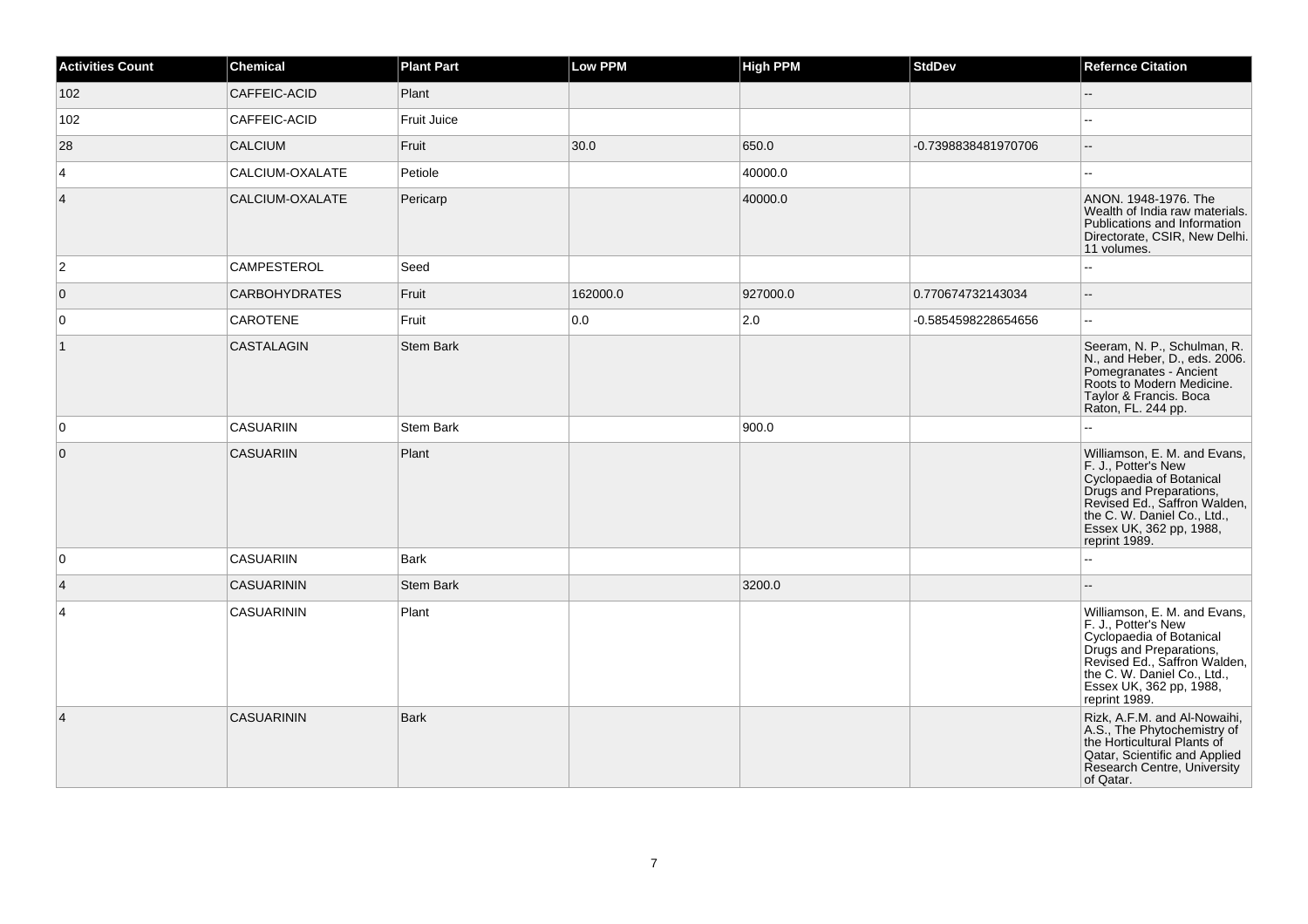| <b>Activities Count</b> | Chemical                                                                              | <b>Plant Part</b>  | <b>Low PPM</b> | <b>High PPM</b> | <b>StdDev</b>      | <b>Refernce Citation</b>                                                                                                                                            |
|-------------------------|---------------------------------------------------------------------------------------|--------------------|----------------|-----------------|--------------------|---------------------------------------------------------------------------------------------------------------------------------------------------------------------|
| $\overline{4}$          | <b>CASUARININ</b>                                                                     | Leaf               |                |                 |                    | $\overline{a}$                                                                                                                                                      |
| 43                      | <b>CATECHIN</b>                                                                       | Fruit Juice        |                |                 |                    |                                                                                                                                                                     |
| 43                      | <b>CATECHIN</b>                                                                       | Leaf               |                |                 |                    |                                                                                                                                                                     |
| $\mathbf{0}$            | CATECHIN-(4,8)-<br>GALLOCATÈCHIN                                                      | Fruit              |                |                 |                    | Seeram, N. P., Schulman, R.<br>N., and Heber, D., eds. 2006.<br>Pomegranates - Ancient<br>Roots to Modern Medicine.<br>Taylor & Francis. Boca<br>Raton, FL. 244 pp. |
| $\mathbf{1}$            | <b>CATECHINS</b>                                                                      | Fruit              |                |                 |                    | Newman, R. A., Lansky, E.<br>P., with Block, M. L. 2007.<br>Pomegranate - The Most<br>Medicinal Fruit. Basic Health<br>Publications, Laguna Beach,<br>CA. 120 pp.   |
| $\overline{0}$          | <b>CEREBROSIDE</b>                                                                    | Seed               |                |                 |                    |                                                                                                                                                                     |
| $\overline{7}$          | <b>CHLORINE</b>                                                                       | Fruit              |                | 20.0            | -0.688701507537518 | ANON. 1948-1976. The<br>Wealth of India raw materials.<br>Publications and Information<br>Directorate, CSIR, New Delhi.<br>11 volumes.                              |
| 77                      | CHLOROGENIC-ACID                                                                      | Fruit              |                |                 |                    |                                                                                                                                                                     |
| 77                      | CHLOROGENIC-ACID                                                                      | Leaf               |                |                 |                    | ۰.                                                                                                                                                                  |
| 77                      | CHLOROGENIC-ACID                                                                      | <b>Fruit Juice</b> |                |                 |                    |                                                                                                                                                                     |
| $\vert$ 1               | <b>CHOLESTEROL</b>                                                                    | Seed               |                |                 |                    | ÷÷.                                                                                                                                                                 |
| 18                      | CINNAMIC-ACID                                                                         | Fruit              |                |                 |                    | Seeram, N. P., Schulman, R.<br>N., and Heber, D., eds. 2006.<br>Pomegranates - Ancient<br>Roots to Modern Medicine.<br>Taylor & Francis. Boca<br>Raton, FL. 244 pp. |
| $\mathbf 0$             | CIS-9, TRANS-11, CIS-13-<br>TRIENE-ACID                                               | Seed               |                |                 |                    | List, P.H. and Horhammer, L.,<br>Hager's Handbuch der<br>Pharmazeutischen Praxis,<br>Vols. 2-6, Springer-Verlag,<br>Berlin, 1969-1979.                              |
| 23                      | <b>CITRIC-ACID</b>                                                                    | Fruit Juice        | 8100.0         | 12300.0         | $-1.0$             |                                                                                                                                                                     |
| $\mathbf 0$             | CONIFERYL-9-O-[BETA-D-<br>APIOFURANOSYL(1-6)]-O-<br>BETA-D-<br><b>GLUCOPYRANOSIDE</b> | Seed               |                |                 |                    | Щ,                                                                                                                                                                  |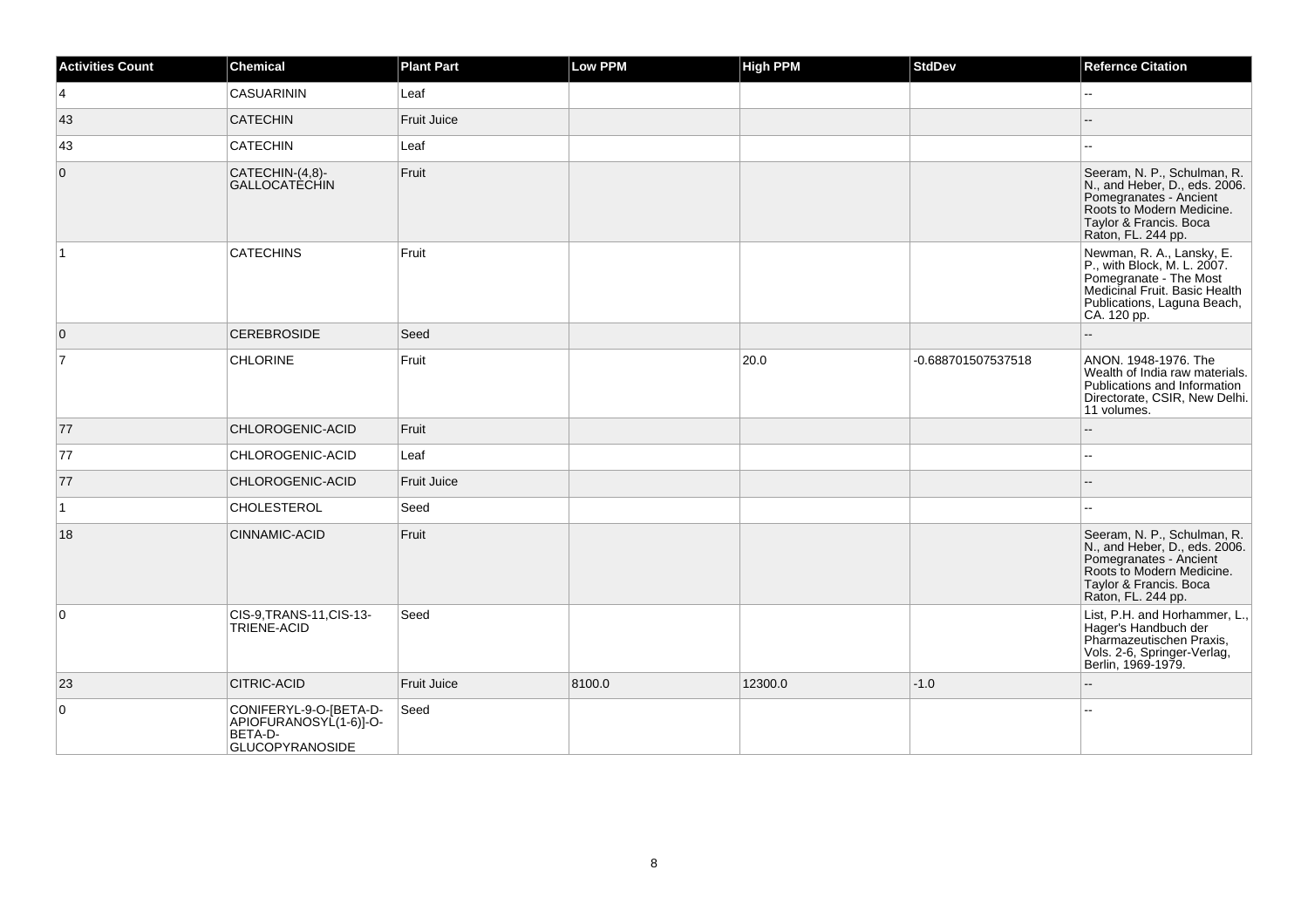| <b>Activities Count</b> | <b>Chemical</b>                                                                                                                              | <b>Plant Part</b>  | <b>Low PPM</b> | <b>High PPM</b> | <b>StdDev</b>       | <b>Refernce Citation</b>                                                                                                                                                |
|-------------------------|----------------------------------------------------------------------------------------------------------------------------------------------|--------------------|----------------|-----------------|---------------------|-------------------------------------------------------------------------------------------------------------------------------------------------------------------------|
| $\overline{2}$          | <b>CONIINE</b>                                                                                                                               | Plant              |                |                 |                     | Willaman, J. J., Schubert, B.<br>G. 1961. Alkaloid Bearing<br>Plants and their Contained<br>Alkaloids. ARS, USDA, Tech.<br>Bull. 1234, Supt. Doc.,<br>Washington D.C.   |
| 3                       | CONJUGATED-LINOLEIC-<br><b>ACID</b>                                                                                                          | Seed               |                |                 |                     |                                                                                                                                                                         |
| 0                       | CONJUGATED-LINOLENIC-<br><b>ACID</b>                                                                                                         | Seed               |                |                 |                     |                                                                                                                                                                         |
| 12                      | <b>COPPER</b>                                                                                                                                | Fruit              |                | 2.0             | -0.8420331371823149 | ANON. 1948-1976. The<br>Wealth of India raw materials.<br>Publications and Information<br>Directorate, CSIR, New Delhi.<br>11 volumes.                                  |
| 13                      | <b>CORILAGIN</b>                                                                                                                             | Leaf               |                |                 |                     | $\overline{\phantom{a}}$                                                                                                                                                |
| 13                      | <b>COUMESTROL</b>                                                                                                                            | Seed               |                |                 |                     |                                                                                                                                                                         |
| 13                      | COUMESTROL                                                                                                                                   | Plant              |                |                 |                     | Seeram, N. P., Schulman, R.<br>N., and Heber, D., eds. 2006.<br>Pomegranates - Ancient<br>Roots to Modern Medicine.<br>Taylor & Francis. Boca<br>Raton, FL. 244 pp.     |
| $\overline{7}$          | <b>CYANIDIN</b>                                                                                                                              | Fruit              |                |                 |                     |                                                                                                                                                                         |
| $\mathbf 0$             | CYANIDIN-3,5-DI-O-<br><b>GLUCOSIDE</b>                                                                                                       | <b>Fruit Juice</b> |                |                 |                     |                                                                                                                                                                         |
| $\mathbf 0$             | CYANIDIN-3.5-<br><b>DIGLUCOSIDE</b>                                                                                                          | Fruit              |                |                 |                     | Rizk, A.F.M. and Al-Nowaihi,<br>A.S., The Phytochemistry of<br>the Horticultural Plants of<br>Qatar, Scientific and Applied<br>Research Centre, University<br>of Qatar. |
| $\mathbf{0}$            | CYANIDIN-3-GLUCOSIDE                                                                                                                         | Fruit              |                |                 |                     |                                                                                                                                                                         |
| 19                      | CYANIDIN-3-O-GLUCOSIDE Fruit Juice                                                                                                           |                    |                |                 |                     | --                                                                                                                                                                      |
| $\overline{1}$          | CYANIDIN-3-RUTINOSIDE                                                                                                                        | Fruit              |                |                 |                     | Seeram, N. P., Schulman, R.<br>N., and Heber, D., eds. 2006.<br>Pomegranates - Ancient<br>Roots to Modern Medicine.<br>Taylor & Francis. Boca<br>Raton, FL. 244 pp.     |
| $\Omega$                | CYCLIC-2,4,3,6-<br>BIS(4,4',5,5',6,6'HEXAHYDR<br>OXYL[1,1'-BIPHENYL]2,2'-<br>DICARBOXYLATE)1(3,4,5-<br>TRIHYDROXYBENZOATE)B<br>ETA-D-GLUCOSE | Leaf               |                |                 |                     | Seeram, N. P., Schulman, R.<br>N., and Heber, D., eds. 2006.<br>Pomegranates - Ancient<br>Roots to Modern Medicine.<br>Taylor & Francis. Boca<br>Raton, FL. 244 pp.     |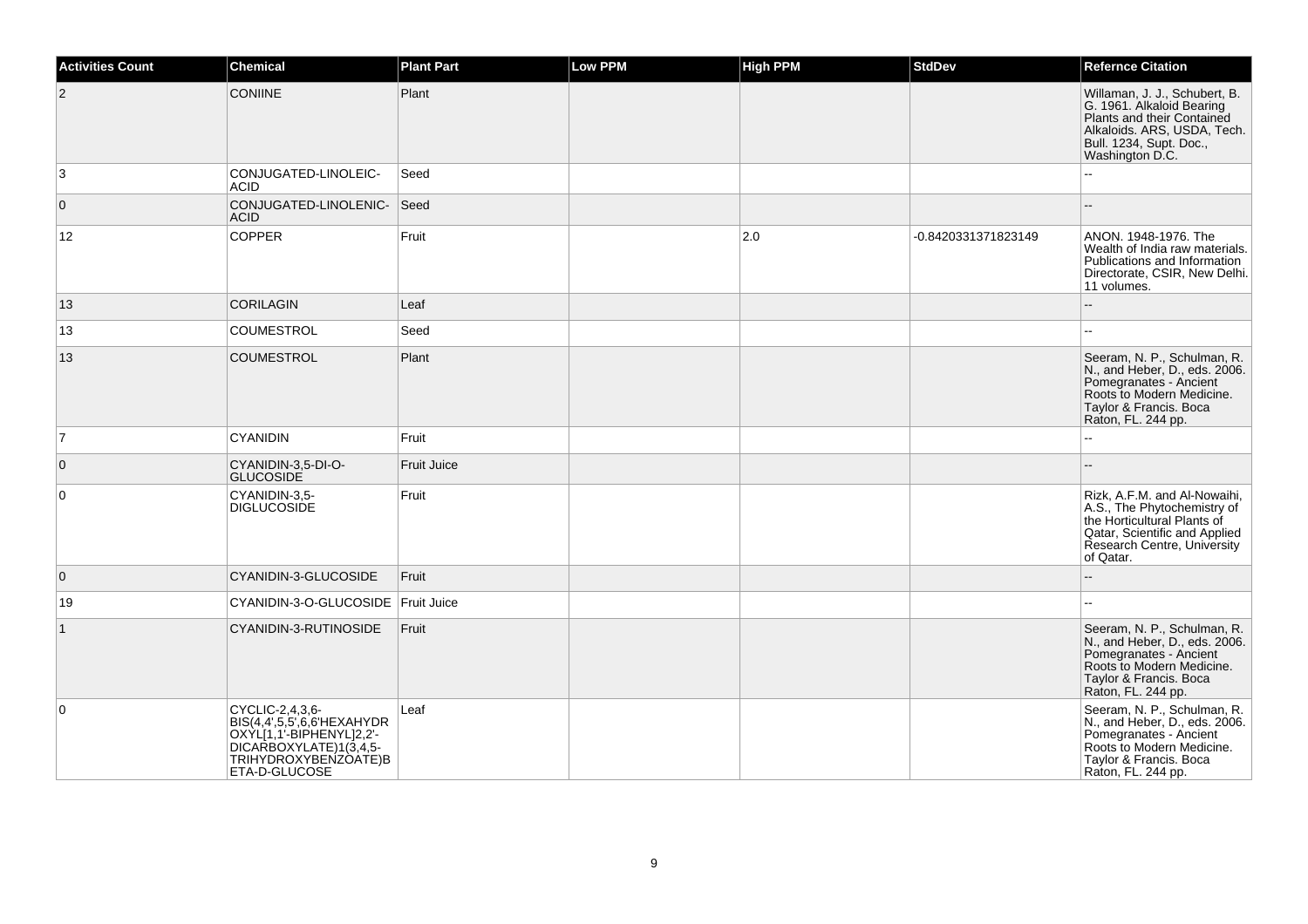| <b>Activities Count</b> | <b>Chemical</b>   | <b>Plant Part</b> | <b>Low PPM</b> | <b>High PPM</b> | <b>StdDev</b> | <b>Refernce Citation</b>                                                                                                                                                                                                                                                                                 |
|-------------------------|-------------------|-------------------|----------------|-----------------|---------------|----------------------------------------------------------------------------------------------------------------------------------------------------------------------------------------------------------------------------------------------------------------------------------------------------------|
| $\overline{0}$          | D-MANNITOL        | Stem              |                |                 |               | =ICMR(Indian Council of<br>Medical<br>Research).1976.Medicinal<br>Plants of Índia.Vol.1.Indian<br>Council of Med.<br>Res.Cambridge Printing<br>Works, New Delhi.487<br>pp,ICMR.1987.Medicinal<br>Plants of India. Vol. 2. Indian<br>Council of Med. Res.Cambr.<br>Printing Works, New<br>Delhi.600pp     |
| $\overline{0}$          | <b>D-MANNITOL</b> | Seed              |                |                 |               | =ICMR(Indian Council of<br>Medical<br>Research).1976.Medicinal<br>Plants of Índia.Vol.1.Indian<br>Council of Med.<br>Res.Cambridge Printing<br>Works, New Delhi.487<br>pp;ICMR.1987.Medicinal<br>Plants of India. Vol. 2. Indian<br>Council of Med. Res.Cambr.<br>Printing Works, New<br>Delhi.600pp     |
| $\overline{0}$          | <b>D-MANNITOL</b> | Root              |                |                 |               | =ICMR(Indian Council of<br>Medical<br>Research).1976.Medicinal<br>Plants of India.Vol.1.Indian<br>Council of Med.<br>Res.Cambridge Printing<br>Works, New Delhi.487<br>pp;ICMR.1987.Medicinal<br>Plants of India.Vol.2.Indian<br>Council of Med. Res.Cambr.<br><b>Printing Works, New</b><br>Delhi.600pp |
| $\overline{0}$          | D-MANNITOL        | Leaf              |                |                 |               | =ICMR(Indian Council of<br>Medical<br>Research).1976.Medicinal<br>Plants of India.Vol.1.Indian<br>Council of Med.<br>Res.Cambridge Printing<br>Works, New Delhi.487<br>pp;ICMR.1987.Medicinal<br>Plants of India.Vol.2.Indian<br>Council of Med. Res.Cambr.<br>Printing Works, New<br>Delhi.600pp        |
| $\overline{0}$          | D-MANNITOL        | <b>Bark</b>       |                |                 |               |                                                                                                                                                                                                                                                                                                          |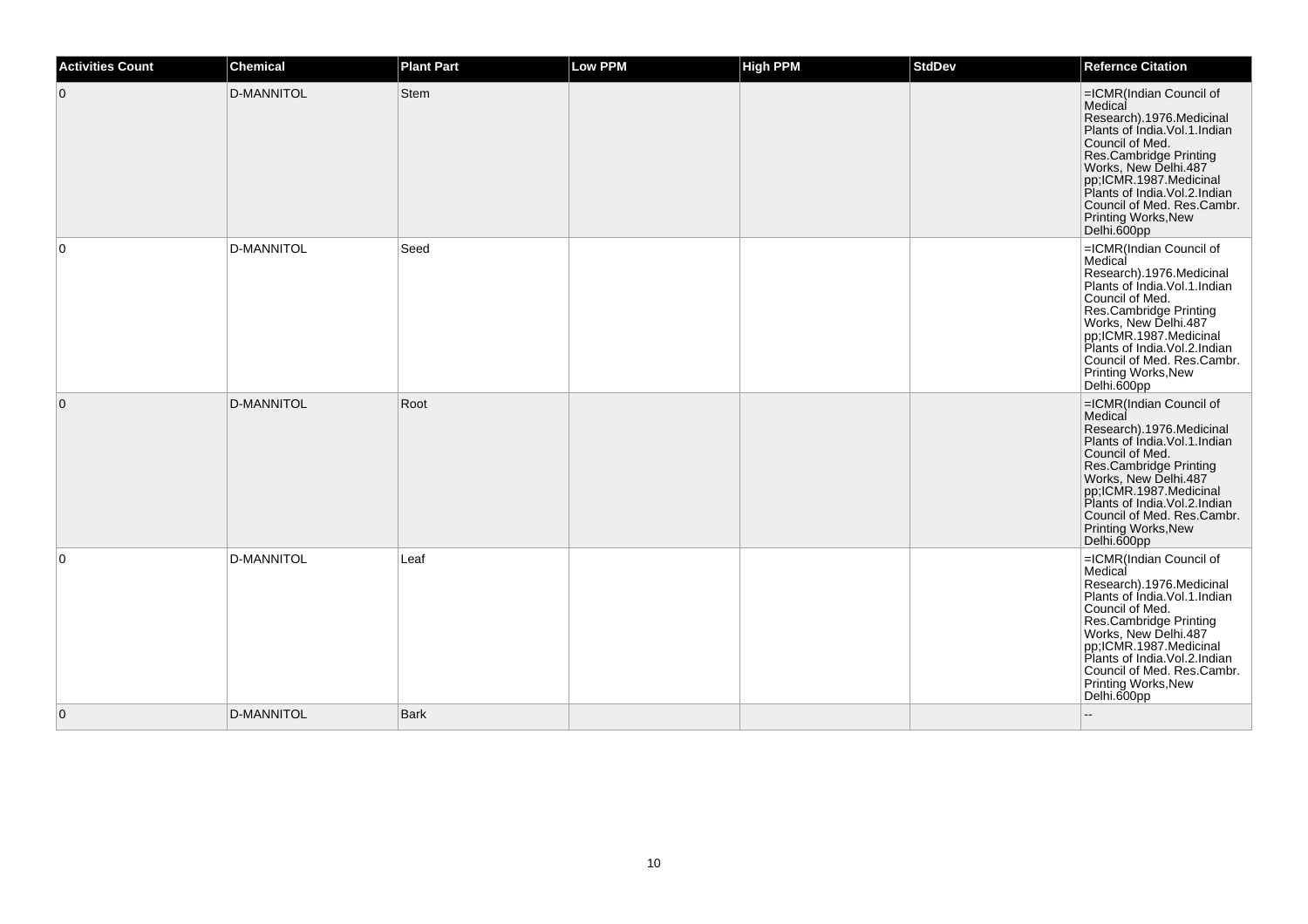| <b>Activities Count</b> | Chemical                                                          | <b>Plant Part</b>  | <b>Low PPM</b> | <b>High PPM</b> | <b>StdDev</b> | <b>Refernce Citation</b>                                                                                                                                                                                                                                                                                |
|-------------------------|-------------------------------------------------------------------|--------------------|----------------|-----------------|---------------|---------------------------------------------------------------------------------------------------------------------------------------------------------------------------------------------------------------------------------------------------------------------------------------------------------|
| $\Omega$                | <b>D-MANNITOL</b>                                                 | Stem Bark          |                |                 |               | =ICMR(Indian Council of<br>Medical<br>Research).1976.Medicinal<br>Plants of Índia. Vol. 1. Indian<br>Council of Med.<br>Res.Cambridge Printing<br>Works, New Delhi.487<br>pp;ICMR.1987.Medicinal<br>Plants of India. Vol. 2. Indian<br>Council of Med. Res.Cambr.<br>Printing Works, New<br>Delhi.600pp |
| 5                       | <b>DAUCOSTEROL</b>                                                | Seed               |                |                 |               |                                                                                                                                                                                                                                                                                                         |
| 5                       | <b>DAUCOSTEROL</b>                                                | Flower             |                |                 |               |                                                                                                                                                                                                                                                                                                         |
| 9                       | <b>DELPHINIDIN</b>                                                | Fruit              |                |                 |               | Seeram, N. P., Schulman, R.<br>N., and Heber, D., eds. 2006.<br>Pomegranates - Ancient<br>Roots to Modern Medicine.<br>Taylor & Francis. Boca<br>Raton, FL. 244 pp.                                                                                                                                     |
| $\mathbf 0$             | DELPHINIDIN-3,5-DI-O-<br><b>GLUCOSIDE</b>                         | <b>Fruit Juice</b> |                |                 |               |                                                                                                                                                                                                                                                                                                         |
| $\mathbf 0$             | DELPHINIDIN-3,5-<br><b>DIGLUCOSIDE</b>                            | Pericarp           |                |                 |               | Rizk, A.F.M. and Al-Nowaihi,<br>A.S., The Phytochemistry of<br>the Horticultural Plants of<br>Qatar, Scientific and Applied<br>Research Centre, University<br>of Qatar.                                                                                                                                 |
| 1                       | DELPHINIDIN-3-<br><b>GLUCOSIDE</b>                                | Fruit              |                |                 |               | Rizk, A.F.M. and Al-Nowaihi,<br>A.S., The Phytochemistry of<br>the Horticultural Plants of<br>Qatar, Scientific and Applied<br>Research Centre, University<br>of Qatar.                                                                                                                                 |
| $\mathbf 0$             | DELPHINIDIN-3-O-<br><b>GLUCOSIDE</b>                              | <b>Fruit Juice</b> |                |                 |               |                                                                                                                                                                                                                                                                                                         |
| $\Omega$                | DI-O-PUNICYL-O-<br>OCTADECA-8Z,11Z,13E-<br><b>TRIENYLGLYCEROL</b> | Seed               |                |                 |               | Seeram, N. P., Schulman, R.<br>N., and Heber, D., eds. 2006.<br>Pomegranates - Ancient<br>Roots to Modern Medicine.<br>Taylor & Francis. Boca<br>Raton, FL. 244 pp.                                                                                                                                     |
| $\mathbf 0$             | DIELLAGIC-ACID-<br>RHAMNOSYL-(1-4)-<br><b>GLUCOSIDE</b>           | <b>Heart Wood</b>  |                |                 |               | Seeram, N. P., Schulman, R.<br>N., and Heber, D., eds. 2006.<br>Pomegranates - Ancient<br>Roots to Modern Medicine.<br>Taylor & Francis. Boca<br>Raton, FL. 244 pp.                                                                                                                                     |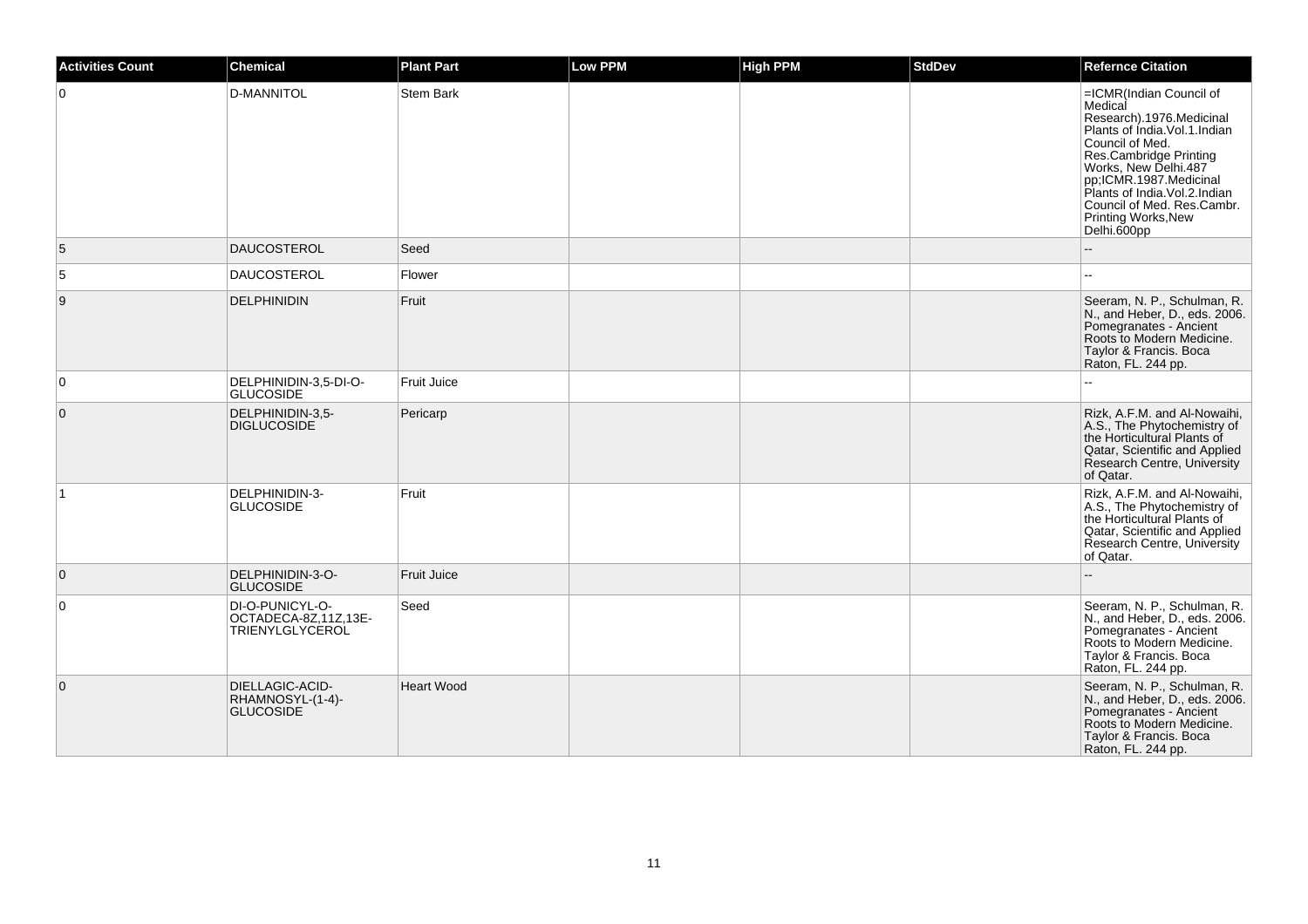| <b>Activities Count</b> | <b>Chemical</b>                       | <b>Plant Part</b> | Low PPM | <b>High PPM</b> | <b>StdDev</b> | <b>Refernce Citation</b>                                                                                                                                                                                                           |
|-------------------------|---------------------------------------|-------------------|---------|-----------------|---------------|------------------------------------------------------------------------------------------------------------------------------------------------------------------------------------------------------------------------------------|
| $\overline{0}$          | EICOSENOIC-ACID                       | Seed              |         |                 |               | Seeram, N. P., Schulman, R.<br>N., and Heber, D., eds. 2006.<br>Pomegranates - Ancient<br>Roots to Modern Medicine.<br>Taylor & Francis. Boca<br>Raton, FL. 244 pp.                                                                |
| $\overline{2}$          | ELAIDIC-ACID                          | Pericarp          |         | 5500.0          |               | Rizk, A.F.M. and Al-Nowaihi,<br>A.S., The Phytochemistry of<br>the Horticultural Plants of<br>Qatar, Scientific and Applied<br>Research Centre, University<br>of Qatar.                                                            |
| 51                      | ELLAGIC-ACID                          | <b>Stem Bark</b>  |         |                 |               | <b>Chemical Constituents of</b><br>Oriental Herbs (3 diff. books)                                                                                                                                                                  |
| 51                      | ELLAGIC-ACID                          | Seed              |         |                 |               |                                                                                                                                                                                                                                    |
| 51                      | ELLAGIC-ACID                          | Fruit             |         |                 |               | ۵.                                                                                                                                                                                                                                 |
| 51                      | ELLAGIC-ACID                          | Leaf              |         |                 |               |                                                                                                                                                                                                                                    |
| 51                      | ELLAGIC-ACID                          | Pericarp          |         |                 |               |                                                                                                                                                                                                                                    |
| 51                      | <b>ELLAGIC-ACID</b>                   | <b>Bark</b>       |         |                 |               |                                                                                                                                                                                                                                    |
| 51                      | ELLAGIC-ACID                          | Flower            |         |                 |               |                                                                                                                                                                                                                                    |
| 8                       | <b>ELLAGITANNIN</b>                   | Leaf              |         |                 |               | Hansel, R., Keller, K.,<br>Rimpler, H., and Schneider,<br>G. eds. 1992. Hager's<br>Handbuch der<br>Pharmazeutischen Praxis,<br>Drogen (A-D), 1209 pp., 1993<br>(E-O), 970 pp., 1994 (P-Z),<br>1196 pp. Springer-Verlag,<br>Berlin. |
| 8                       | <b>ELLAGITANNIN</b>                   | Bark              |         |                 |               | $\sim$                                                                                                                                                                                                                             |
| $\bf 8$                 | <b>ELLAGITANNIN</b>                   | <b>Stem Bark</b>  |         |                 |               | Williamson, E. M. and Evans,<br>F. J., Potter's New<br>Cyclopaedia of Botanical<br>Drugs and Preparations,<br>Revised Ed., Saffron Walden,<br>the C. W. Daniel Co., Ltd.,<br>Essex UK, 362 pp, 1988,<br>reprint 1989.              |
| 40                      | <b>EPICATECHIN</b>                    | Leaf              |         |                 |               |                                                                                                                                                                                                                                    |
| 40                      | <b>EPICATECHIN</b>                    | Fruit Juice       |         |                 |               |                                                                                                                                                                                                                                    |
| $\overline{2}$          | EPIGALLOCATECHIN-3-<br><b>GALLATE</b> | Leaf              |         |                 |               | $\mathbf{u}$                                                                                                                                                                                                                       |
| $\overline{2}$          | EPIGALLOCATECHIN-3-<br><b>GALLATE</b> | Fruit Juice       |         |                 |               |                                                                                                                                                                                                                                    |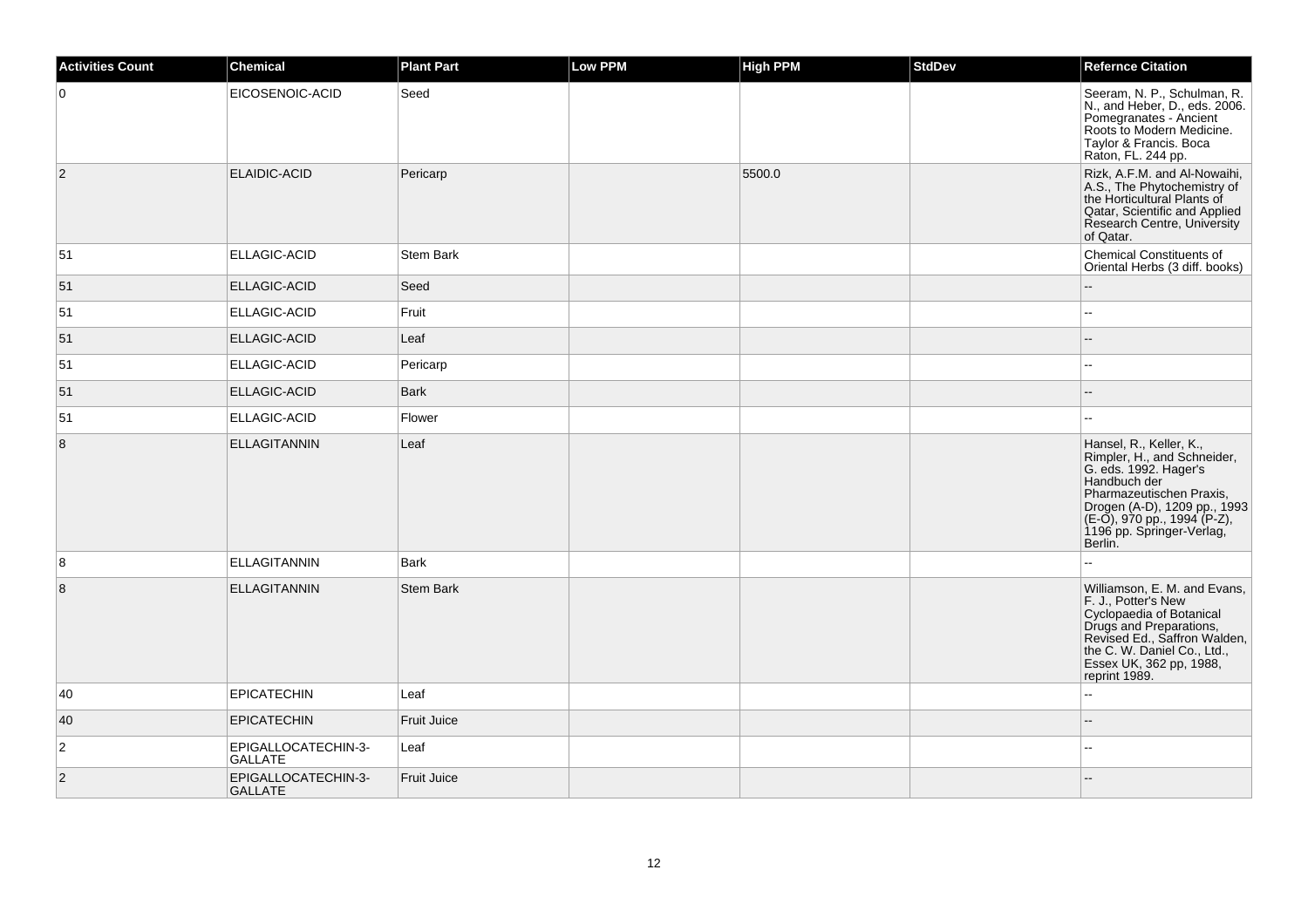| <b>Activities Count</b> | <b>Chemical</b>                                                         | <b>Plant Part</b> | <b>Low PPM</b> | High PPM | <b>StdDev</b>        | <b>Refernce Citation</b>                                                                                                                                                |
|-------------------------|-------------------------------------------------------------------------|-------------------|----------------|----------|----------------------|-------------------------------------------------------------------------------------------------------------------------------------------------------------------------|
| $\overline{0}$          | ERIODICTYOL-7-O-ALPHA-<br>L-ARABINOFURANOSYL-<br>(1,6)-BETA-D-GLUCOSIDE | Leaf              |                |          |                      | Seeram, N. P., Schulman, R.<br>N., and Heber, D., eds. 2006.<br>Pomegranates - Ancient<br>Roots to Modern Medicine.<br>Taylor & Francis. Boca<br>Raton, FL. 244 pp.     |
| $\overline{0}$          | ESCHWEILENOL-C                                                          | <b>Heart Wood</b> |                |          |                      | Seeram, N. P., Schulman, R.<br>N., and Heber, D., eds. 2006.<br>Pomegranates - Ancient<br>Roots to Modern Medicine.<br>Taylor & Francis. Boca<br>Raton, FL. 244 pp.     |
| $\mathbf{3}$            | <b>ESTRADIOL</b>                                                        | Seed              |                |          |                      | Rizk, A.F.M. and Al-Nowaihi,<br>A.S., The Phytochemistry of<br>the Horticultural Plants of<br>Qatar, Scientific and Applied<br>Research Centre, University<br>of Qatar. |
| 6                       | <b>ESTRIOL</b>                                                          | Seed              |                |          |                      |                                                                                                                                                                         |
| 8                       | <b>ESTRONE</b>                                                          | Seed              | 4.0            | 17.0     | 1.0                  | L.                                                                                                                                                                      |
| $\vert$ 1               | ETHYL-BREVIFOLIN-<br>CARBOXYLATE                                        | Flower            |                |          |                      |                                                                                                                                                                         |
| 0                       | <b>FAT</b>                                                              | Seed              | 50000.0        | 200000.0 | -0.34441983215421706 | List, P.H. and Horhammer, L.,<br>Hager's Handbuch der<br>Pharmazeutischen Praxis,<br>Vols. 2-6, Springer-Verlag,<br>Berlin, 1969-1979.                                  |
| $\overline{0}$          | <b>FAT</b>                                                              | Fruit             | 1000.0         | 38000.0  | -0.3510111464027894  |                                                                                                                                                                         |
| 61                      | <b>FERULIC-ACID</b>                                                     | Fruit             |                |          |                      | Seeram, N. P., Schulman, R.<br>N., and Heber, D., eds. 2006.<br>Pomegranates - Ancient<br>Roots to Modern Medicine.<br>Taylor & Francis. Boca<br>Raton, FL. 244 pp.     |
| 15                      | <b>FIBER</b>                                                            | Seed              |                | 224000.0 | 0.7045056542441206   | ANON. 1948-1976. The<br>Wealth of India raw materials.<br>Publications and Information<br>Directorate, CSIR, New Delhi.<br>11 volumes.                                  |
| 15                      | <b>FIBER</b>                                                            | Fruit             | 2000.0         | 232000.0 | 0.8523370851423435   | $\sim$                                                                                                                                                                  |
| $\overline{0}$          | FLAVAN-3-OL                                                             | Leaf              |                |          |                      | $\overline{a}$                                                                                                                                                          |
| $\overline{0}$          | FLAVAN-3-OL                                                             | Fruit             |                |          |                      |                                                                                                                                                                         |
| $\overline{0}$          | <b>FLAVOGALLOL</b>                                                      | Pericarp          |                |          |                      | Rizk, A.F.M. and Al-Nowaihi,<br>A.S., The Phytochemistry of<br>the Horticultural Plants of<br>Qatar, Scientific and Applied<br>Research Centre, University<br>of Qatar. |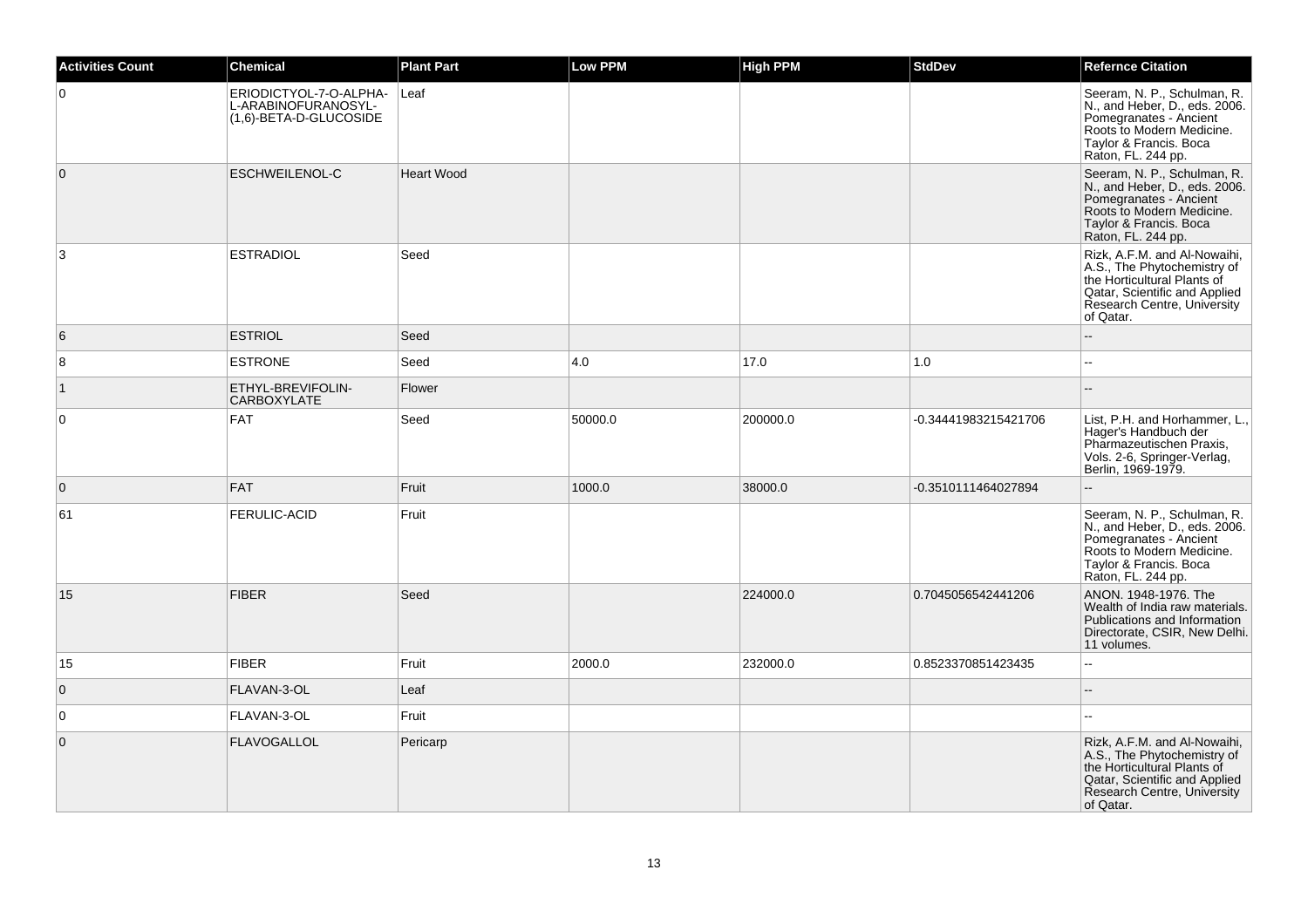| <b>Activities Count</b> | <b>Chemical</b>                         | <b>Plant Part</b>  | Low PPM | <b>High PPM</b> | <b>StdDev</b>       | <b>Refernce Citation</b>                                                                                                                                            |
|-------------------------|-----------------------------------------|--------------------|---------|-----------------|---------------------|---------------------------------------------------------------------------------------------------------------------------------------------------------------------|
| $\mathbf 0$             | <b>FLAVONES</b>                         | Fruit              |         |                 |                     | Newman, R. A., Lansky, E.<br>P., with Block, M. L. 2007.<br>Pomegranate - The Most<br>Medicinal Fruit. Basic Health<br>Publications, Laguna Beach,<br>CA. 120 pp.   |
| $\overline{0}$          | <b>FLAVONOIDS</b>                       | Fruit              |         |                 |                     | Newman, R. A., Lansky, E.<br>P., with Block, M. L. 2007.<br>Pomegranate - The Most<br>Medicinal Fruit. Basic Health<br>Publications, Laguna Beach,<br>CA. 120 pp.   |
| $\mathbf 0$             | <b>FLAVONOLS</b>                        | Fruit              |         |                 |                     | Newman, R. A., Lansky, E.<br>P., with Block, M. L. 2007.<br>Pomegranate - The Most<br>Medicinal Fruit. Basic Health<br>Publications, Laguna Beach,<br>CA. 120 pp.   |
| 3                       | <b>FLUORIDE</b>                         | Plant              | 0.2     | 0.3             | -0.8323167879989225 | $\overline{\phantom{a}}$                                                                                                                                            |
| $\overline{c}$          | <b>FRIEDELIN</b>                        | Stem Bark          |         |                 |                     | $\sim$                                                                                                                                                              |
| $\vert$ 2               | <b>FRIEDELIN</b>                        | <b>Bark</b>        |         |                 |                     |                                                                                                                                                                     |
| $\pmb{0}$               | FRIEDOOLEANAN-3-ONE                     | Stem Bark          |         |                 |                     | Seeram, N. P., Schulman, R.<br>N., and Heber, D., eds. 2006.<br>Pomegranates - Ancient<br>Roots to Modern Medicine.<br>Taylor & Francis. Boca<br>Raton, FL. 244 pp. |
| 8                       | <b>FRUCTOSE</b>                         | <b>Fruit Juice</b> |         |                 |                     |                                                                                                                                                                     |
| 8                       | <b>FRUCTOSE</b>                         | Fruit              |         |                 |                     |                                                                                                                                                                     |
| $\overline{7}$          | <b>FUMARIC-ACID</b>                     | Fruit              |         |                 |                     |                                                                                                                                                                     |
| $\mathbf 0$             | <b>GALLAGYLDILACTON</b>                 | Leaf               |         |                 |                     |                                                                                                                                                                     |
| 62                      | <b>GALLIC-ACID</b>                      | <b>Fruit Juice</b> |         |                 |                     |                                                                                                                                                                     |
| 62                      | <b>GALLIC-ACID</b>                      | Pericarp           | 900.0   | 40000.0         | $-1.0$              |                                                                                                                                                                     |
| $\mathbf 0$             | <b>GALLOCATECHIN</b>                    | Fruit              |         |                 |                     | Seeram, N. P., Schulman, R.<br>N., and Heber, D., eds. 2006.<br>Pomegranates - Ancient<br>Roots to Modern Medicine.<br>Taylor & Francis. Boca<br>Raton, FL. 244 pp. |
| $\mathbf 0$             | GALLOCATECHIN-(4,8)-<br><b>CATECHIN</b> | Pericarp           |         |                 |                     | Seeram, N. P., Schulman, R.<br>N., and Heber, D., eds. 2006.<br>Pomegranates - Ancient<br>Roots to Modern Medicine.<br>Taylor & Francis. Boca<br>Raton, FL. 244 pp. |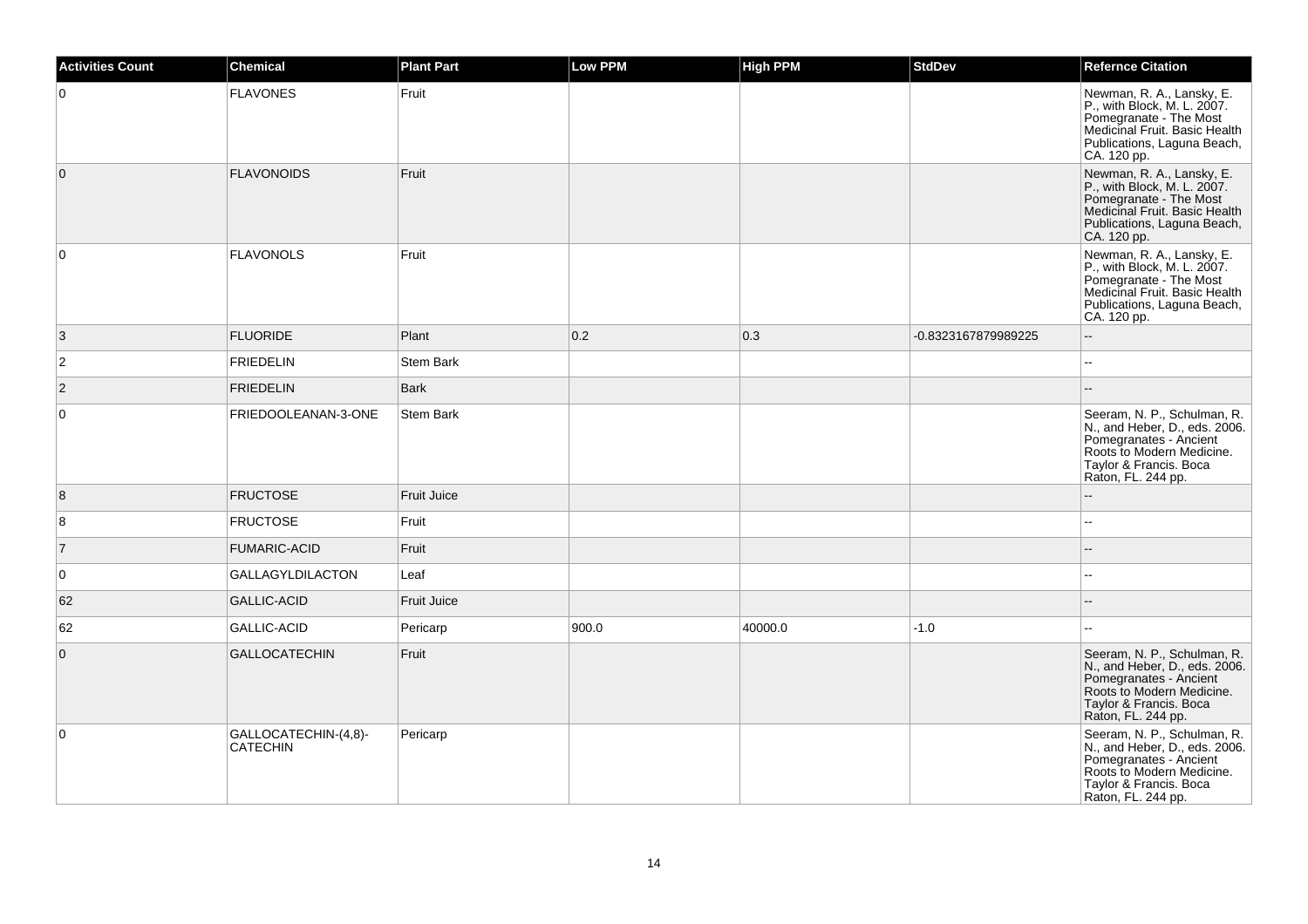| <b>Activities Count</b> | <b>Chemical</b>                       | <b>Plant Part</b> | <b>Low PPM</b> | <b>High PPM</b> | <b>StdDev</b>       | <b>Refernce Citation</b>                                                                                                                                                |
|-------------------------|---------------------------------------|-------------------|----------------|-----------------|---------------------|-------------------------------------------------------------------------------------------------------------------------------------------------------------------------|
| $\overline{0}$          | GALLOCATECHIN-(4,8)-<br>GALLOCATECHIN | Pericarp          |                |                 |                     | Seeram, N. P., Schulman, R.<br>N., and Heber, D., eds. 2006.<br>Pomegranates - Ancient<br>Roots to Modern Medicine.<br>Taylor & Francis. Boca<br>Raton, FL. 244 pp.     |
| 0                       | GALLOTANNINS                          | Pericarp          | 200000.0       | 280000.0        |                     |                                                                                                                                                                         |
| 14                      | GAMMA-TOCOPHEROL                      | Seed              |                |                 |                     | ۵.                                                                                                                                                                      |
| $\overline{7}$          | <b>GLUCOSE</b>                        | Fruit Juice       |                |                 |                     | Щ,                                                                                                                                                                      |
| $\overline{7}$          | <b>GLUCOSE</b>                        | Fruit             | 50000.0        | 110000.0        | 0.27238028821747395 | $\overline{\phantom{a}}$                                                                                                                                                |
| $\overline{1}$          | GLYCERIN                              | Twig              |                | 300.0           |                     | Hegnauer, R. 1962-1997.<br>Chemotaxonomie der<br>Pflanzen, Bde 1-11.<br>Birkhauser Verlag Basel,<br>Boston, Berlin.                                                     |
| $\vert$ 2               | GRANATIN-A                            | Leaf              |                |                 |                     |                                                                                                                                                                         |
| $\overline{c}$          | GRANATIN-A                            | Pericarp          |                |                 |                     | шш.                                                                                                                                                                     |
| $\overline{0}$          | <b>GRANATIN-B</b>                     | Leaf              |                |                 |                     | --                                                                                                                                                                      |
| 0                       | <b>GRANATIN-B</b>                     | Pericarp          |                |                 |                     |                                                                                                                                                                         |
| $\overline{0}$          | <b>GRANATINS</b>                      | Leaf              |                | 15000.0         |                     | Rizk, A.F.M. and Al-Nowaihi,<br>A.S., The Phytochemistry of<br>the Horticultural Plants of<br>Qatar, Scientific and Applied<br>Research Centre, University<br>of Qatar. |
| 0                       | <b>GUM</b>                            | Petiole           |                | 32000.0         |                     |                                                                                                                                                                         |
| $\overline{0}$          | <b>GUMS</b>                           | Pericarp          |                | 32000.0         |                     | ANON. 1948-1976. The<br>Wealth of India raw materials.<br>Publications and Information<br>Directorate, CSIR, New Delhi.<br>11 volumes.                                  |
| 0                       | <b>HYGRINE</b>                        | Root Bark         |                |                 |                     | ă.                                                                                                                                                                      |
| $\overline{0}$          | ICARISIDE-D1                          | Seed              |                |                 |                     |                                                                                                                                                                         |
| 19                      | <b>INULIN</b>                         | Pericarp          |                | 10000.0         |                     | ANON. 1948-1976. The<br>Wealth of India raw materials.<br>Publications and Information<br>Directorate, CSIR, New Delhi.<br>11 volumes.                                  |
| 19                      | <b>INULIN</b>                         | Petiole           |                | 10000.0         |                     |                                                                                                                                                                         |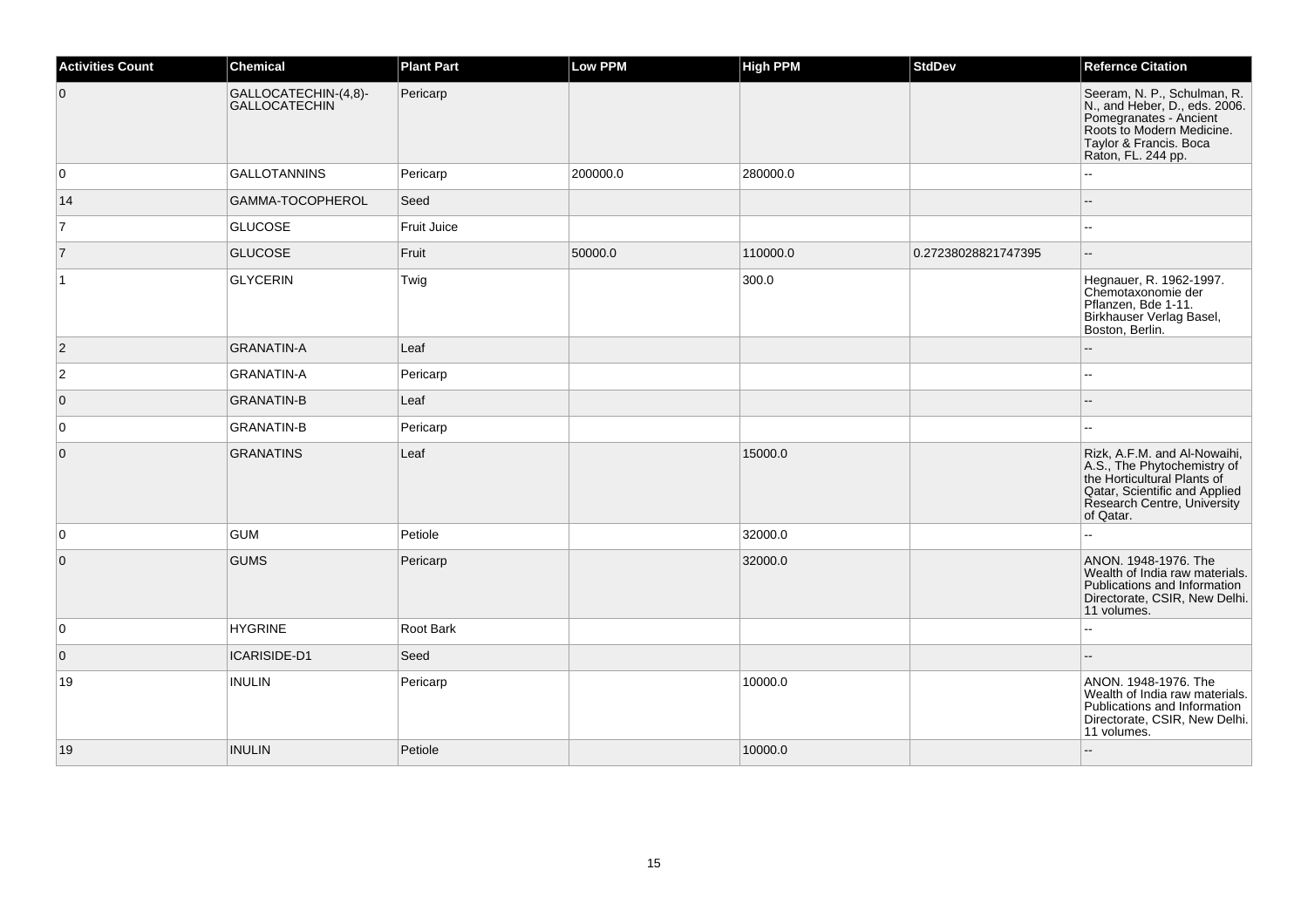| <b>Activities Count</b> | <b>Chemical</b>                           | <b>Plant Part</b> | Low PPM | <b>High PPM</b> | <b>StdDev</b>         | <b>Refernce Citation</b>                                                                                                                                                                                                           |
|-------------------------|-------------------------------------------|-------------------|---------|-----------------|-----------------------|------------------------------------------------------------------------------------------------------------------------------------------------------------------------------------------------------------------------------------|
| $\overline{0}$          | <b>INVERT-SUGARS</b>                      | Fruit             | 80000.0 | 200000.0        | -0.011529771646811144 | Hansel, R., Keller, K.,<br>Rimpler, H., and Schneider,<br>G. eds. 1992. Hager's<br>Handbuch der<br>Pharmazeutischen Praxis,<br>Progen (A-D), 1209 pp., 1993<br>(E-O), 970 pp., 1994 (P-Z),<br>1196 pp. Springer-Verlag,<br>Berlin. |
| 6                       | <b>IRON</b>                               | Fruit             | 3.0     | 16.0            | -0.4640204950877506   | USDA's Ag Handbook 8 and<br>sequelae)                                                                                                                                                                                              |
| 5                       | <b>ISOPELLETIERINE</b>                    | <b>Bark</b>       |         |                 |                       |                                                                                                                                                                                                                                    |
| $\overline{0}$          | <b>ISOQUERCETRIN</b>                      | Pericarp          |         |                 |                       |                                                                                                                                                                                                                                    |
| 22                      | <b>ISOQUERCITRIN</b>                      | Pericarp          |         |                 |                       |                                                                                                                                                                                                                                    |
| 75                      | <b>KAEMPFEROL</b>                         | Pericarp          |         |                 |                       | Seeram, N. P., Schulman, R.<br>N., and Heber, D., eds. 2006.<br>Pomegranates - Ancient<br>Roots to Modern Medicine.<br>Taylor & Francis. Boca<br>Raton, FL. 244 pp.                                                                |
| 75                      | <b>KAEMPFEROL</b>                         | Fruit             |         |                 |                       | Seeram, N. P., Schulman, R.<br>N., and Heber, D., eds. 2006.<br>Pomegranates - Ancient<br>Roots to Modern Medicine.<br>Taylor & Francis. Boca<br>Raton, FL. 244 pp.                                                                |
| 75                      | <b>KAEMPFEROL</b>                         | Leaf              |         |                 |                       |                                                                                                                                                                                                                                    |
| 75                      | KAEMPFEROL                                | Plant             |         |                 |                       |                                                                                                                                                                                                                                    |
| $\overline{0}$          | KAEMPFEROL-3-O-<br><b>GLYCOSIDE</b>       | Leaf              |         |                 |                       |                                                                                                                                                                                                                                    |
| $\overline{0}$          | KAEMPFEROL-3-O-<br><b>RHAMNOGLYCOSIDE</b> | Leaf              |         |                 |                       |                                                                                                                                                                                                                                    |
| $\overline{0}$          | L-MALIC-ACID                              | Fruit             |         |                 |                       | Seeram, N. P., Schulman, R.<br>N., and Heber, D., eds. 2006.<br>Pomegranates - Ancient<br>Roots to Modern Medicine.<br>Taylor & Francis. Boca<br>Raton, FL. 244 pp.                                                                |
| $\overline{0}$          | LIGNAN                                    | Seed              |         |                 |                       | Newman, R. A., Lansky, E.<br>P., with Block, M. L. 2007.<br>Pomegranate - The Most<br>Medicinal Fruit. Basic Health<br>Publications, Laguna Beach,<br>CA. 120 pp.                                                                  |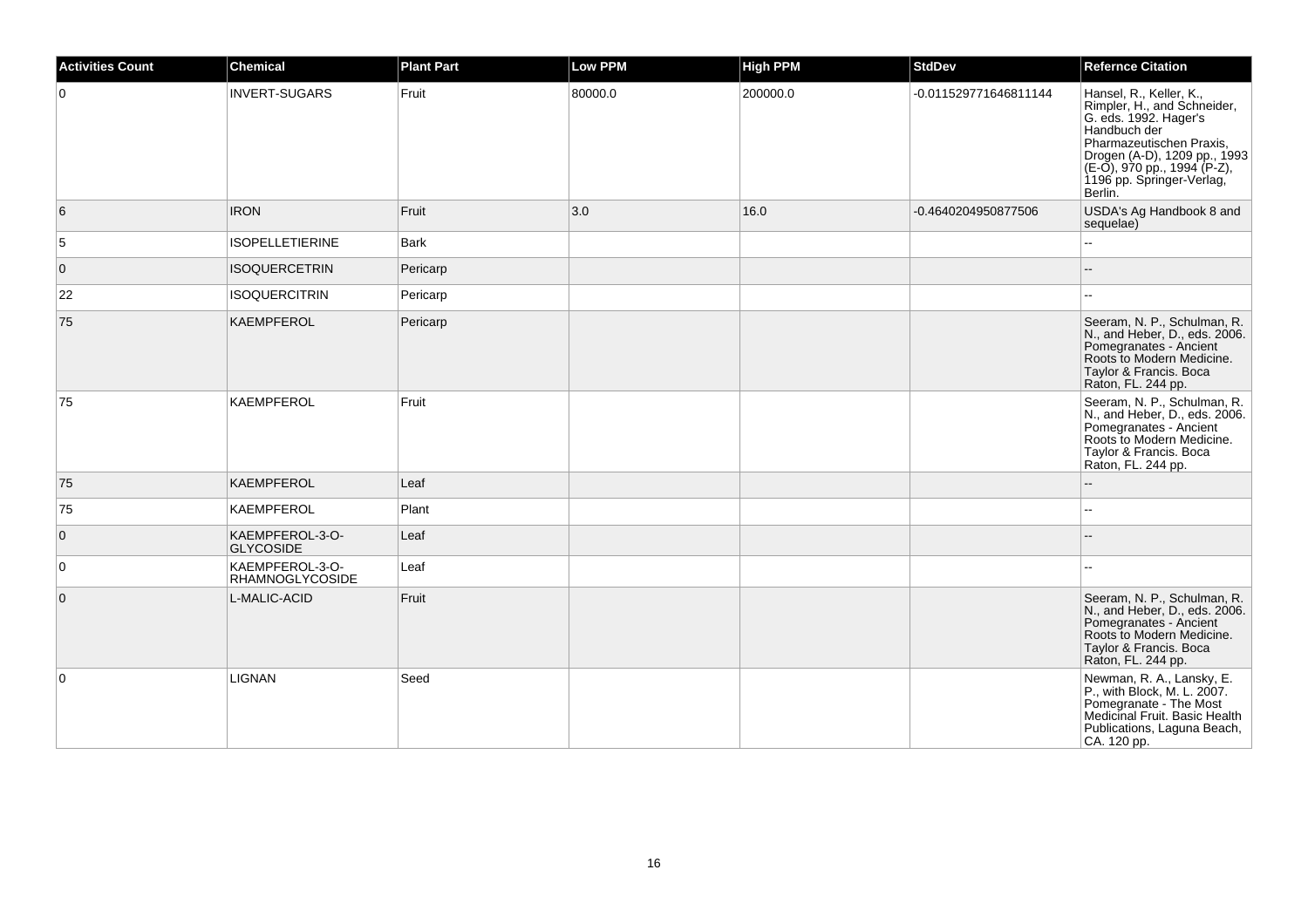| <b>Activities Count</b> | <b>Chemical</b>                               | <b>Plant Part</b> | Low PPM | <b>High PPM</b> | <b>StdDev</b> | <b>Refernce Citation</b>                                                                                                                                            |
|-------------------------|-----------------------------------------------|-------------------|---------|-----------------|---------------|---------------------------------------------------------------------------------------------------------------------------------------------------------------------|
| 13                      | <b>LIGNIN</b>                                 | Seed              |         |                 |               | Newman, R. A., Lansky, E.<br>P., with Block, M. L. 2007.<br>Pomegranate - The Most<br>Medicinal Fruit. Basic Health<br>Publications, Laguna Beach,<br>CA. 120 pp.   |
| 27                      | LINOLEIC-ACID                                 | Seed              |         |                 |               | ÷.                                                                                                                                                                  |
| $\Omega$                | LINOLENIC-ACID                                | Seed              |         |                 |               | Seeram, N. P., Schulman, R.<br>N., and Heber, D., eds. 2006.<br>Pomegranates - Ancient<br>Roots to Modern Medicine.<br>Taylor & Francis. Boca<br>Raton, FL. 244 pp. |
| 78                      | <b>LUTEOLIN</b>                               | Leaf              |         |                 |               |                                                                                                                                                                     |
| 78                      | <b>LUTEOLIN</b>                               | Pericarp          |         |                 |               | Seeram, N. P., Schulman, R.<br>N., and Heber, D., eds. 2006.<br>Pomegranates - Ancient<br>Roots to Modern Medicine.<br>Taylor & Francis. Boca<br>Raton, FL. 244 pp. |
| 78                      | <b>LUTEOLIN</b>                               | Plant             |         |                 |               | $\overline{a}$                                                                                                                                                      |
| 78                      | <b>LUTEOLIN</b>                               | Fruit             |         |                 |               | Seeram, N. P., Schulman, R.<br>N., and Heber, D., eds. 2006.<br>Pomegranates - Ancient<br>Roots to Modern Medicine.<br>Taylor & Francis. Boca<br>Raton, FL. 244 pp. |
| $\mathbf 0$             | LUTEOLIN-3'-O-BETA-D-<br><b>GLUCOSIDE</b>     | Leaf              |         |                 |               | Seeram, N. P., Schulman, R.<br>N., and Heber, D., eds. 2006.<br>Pomegranates - Ancient<br>Roots to Modern Medicine.<br>Taylor & Francis. Boca<br>Raton, FL. 244 pp. |
| $\mathbf{0}$            | LUTEOLIN-3'-O-BETA-D-<br><b>XYLOSIDE</b>      | Leaf              |         |                 |               | Seeram, N. P., Schulman, R.<br>N., and Heber, D., eds. 2006.<br>Pomegranates - Ancient<br>Roots to Modern Medicine.<br>Taylor & Francis. Boca<br>Raton, FL. 244 pp. |
| $\mathbf 0$             | LUTEOLIN-3'-O-BETA-<br><b>GLUCOPYRANOSIDE</b> | Leaf              |         |                 |               |                                                                                                                                                                     |
| $\mathbf{0}$            | LUTEOLIN-3'-O-BETA-<br><b>XYLOPYRANOSIDE</b>  | Leaf              |         |                 |               | $\overline{a}$                                                                                                                                                      |
| 0                       | LUTEOLIN-4'-O-BETA-D-<br><b>GLUCOSIDE</b>     | Leaf              |         |                 |               | Seeram, N. P., Schulman, R.<br>N., and Heber, D., eds. 2006.<br>Pomegranates - Ancient<br>Roots to Modern Medicine.<br>Taylor & Francis. Boca<br>Raton, FL. 244 pp. |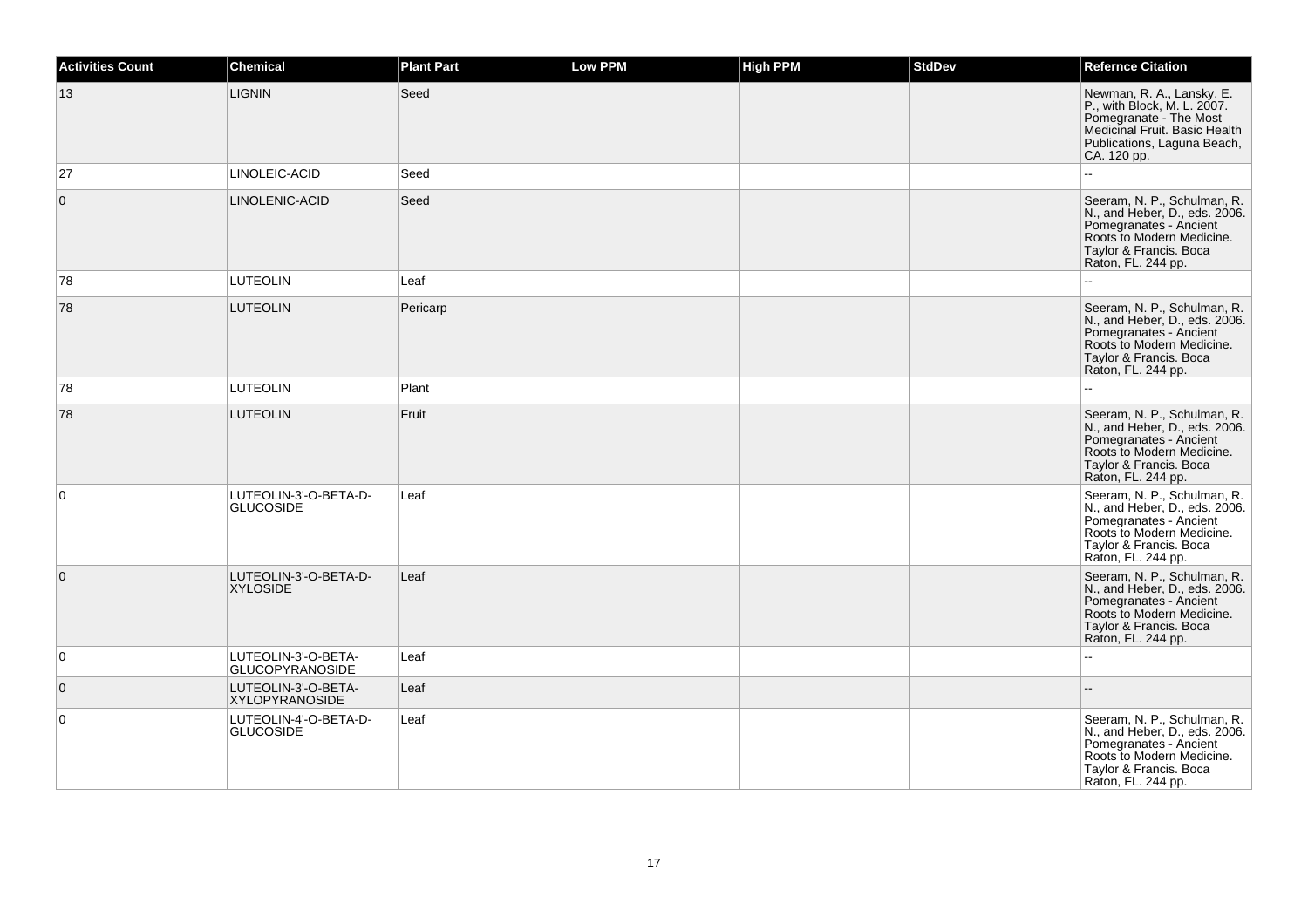| <b>Activities Count</b> | <b>Chemical</b>                               | <b>Plant Part</b>  | <b>Low PPM</b> | <b>High PPM</b> | <b>StdDev</b>       | <b>Refernce Citation</b>                                                                                                                                            |
|-------------------------|-----------------------------------------------|--------------------|----------------|-----------------|---------------------|---------------------------------------------------------------------------------------------------------------------------------------------------------------------|
| $\overline{0}$          | LUTEOLIN-4'-O-BETA-<br><b>GLUCOPYRANOSIDE</b> | Leaf               |                |                 |                     | $-$                                                                                                                                                                 |
| $\overline{0}$          | LUTEOLIN-7-O-GLYCOSIDE Leaf                   |                    |                |                 |                     |                                                                                                                                                                     |
| 65                      | <b>MAGNESIUM</b>                              | Fruit              |                | 120.0           | -0.9306249231592199 | ANON. 1948-1976. The<br>Wealth of India raw materials.<br>Publications and Information<br>Directorate, CSIR, New Delhi.<br>11 volumes.                              |
| 15                      | MALIC-ACID                                    | Fruit Juice        |                |                 |                     |                                                                                                                                                                     |
| 15                      | <b>MALIC-ACID</b>                             | Fruit              |                |                 |                     |                                                                                                                                                                     |
| $\overline{2}$          | <b>MALTOSE</b>                                | Fruit              |                |                 |                     | ANON. 1948-1976. The<br>Wealth of India raw materials.<br>Publications and Information<br>Directorate, CSIR, New Delhi.<br>11 volumes.                              |
| 6                       | <b>MALVIDIN</b>                               | Fruit              |                |                 |                     |                                                                                                                                                                     |
| $\overline{0}$          | MALVIDIN-PENTOSE-<br><b>GLYCOSIDE</b>         | <b>Fruit Juice</b> |                |                 |                     | ANON. 1948-1976. The<br>Wealth of India raw materials.<br>Publications and Information<br>Directorate, CSIR, New Delhi.<br>11 volumes.                              |
| 18                      | <b>MANNITOL</b>                               | Pericarp           | 8000.0         | 19000.0         |                     |                                                                                                                                                                     |
| 18                      | MANNITOL                                      | Twig               |                | 5000.0          |                     | Hegnauer, R. 1962-1997.<br>Chemotaxonomie der<br>Pflanzen, Bde 1-11.<br>Birkhauser Verlag Basel,<br>Boston, Berlin.                                                 |
| 6                       | <b>MASLINIC-ACID</b>                          | Flower             |                |                 |                     |                                                                                                                                                                     |
| 23                      | <b>MELATONIN</b>                              | Fruit Juice        |                |                 |                     | $\overline{\phantom{a}}$                                                                                                                                            |
| 15                      | <b>METHIONINE</b>                             | Fruit              |                |                 |                     |                                                                                                                                                                     |
| 16                      | METHYL-GALLATE                                | <b>Heart Wood</b>  |                |                 |                     | Seeram, N. P., Schulman, R.<br>N., and Heber, D., eds. 2006.<br>Pomegranates - Ancient<br>Roots to Modern Medicine.<br>Taylor & Francis. Boca<br>Raton, FL. 244 pp. |
| $\overline{0}$          | METHYL-ISOPELLETIERINE Stem Bark              |                    |                |                 |                     |                                                                                                                                                                     |
| $\overline{0}$          | METHYL-ISOPELLETIERINE Bark                   |                    |                |                 |                     | $-$                                                                                                                                                                 |
| $\overline{0}$          | METHYL-PELLETIERINE                           | <b>Bark</b>        |                |                 |                     |                                                                                                                                                                     |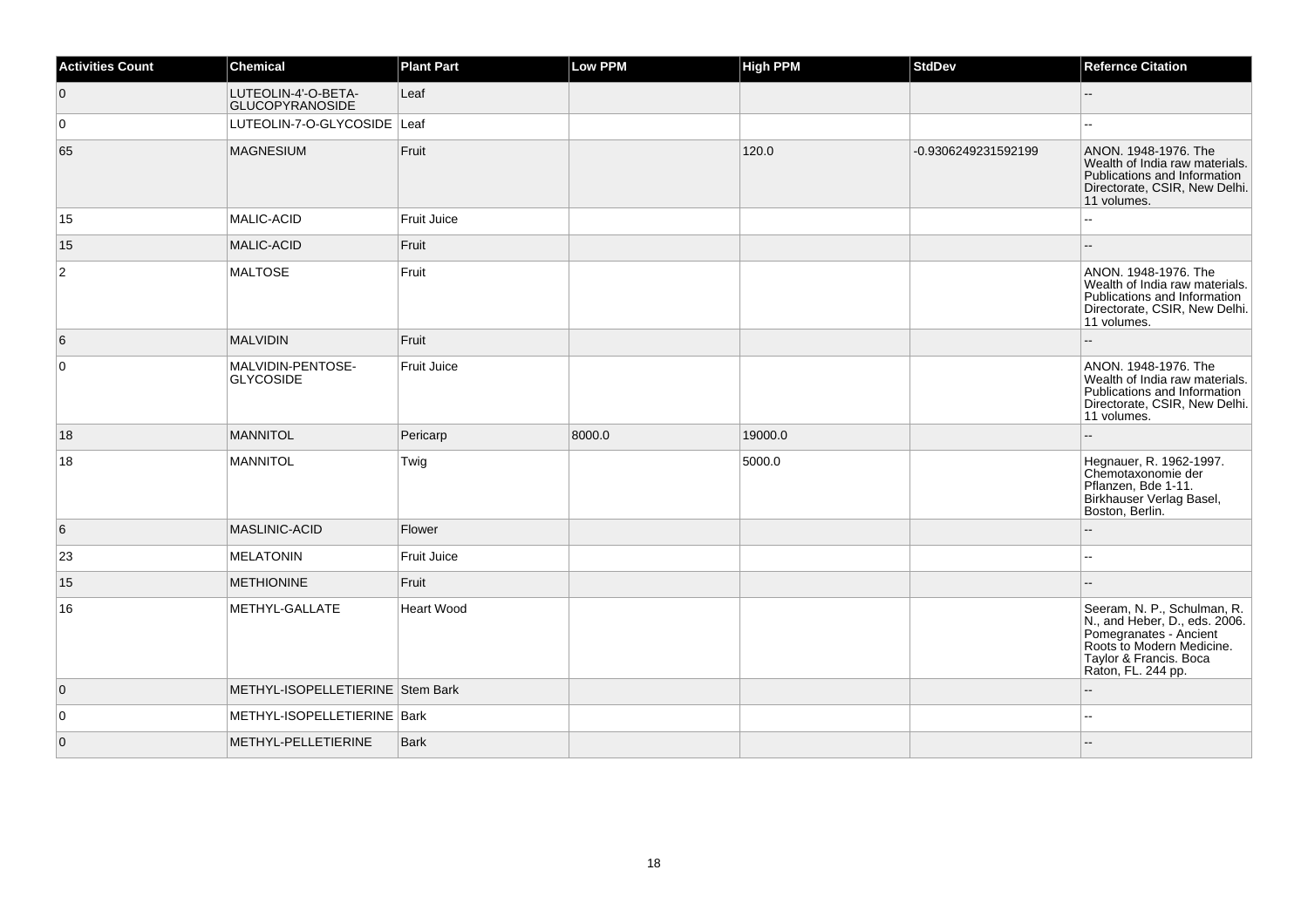| <b>Activities Count</b> | <b>Chemical</b>                                                                             | <b>Plant Part</b> | Low PPM | <b>High PPM</b> | <b>StdDev</b>        | <b>Refernce Citation</b>                                                                                                                                            |
|-------------------------|---------------------------------------------------------------------------------------------|-------------------|---------|-----------------|----------------------|---------------------------------------------------------------------------------------------------------------------------------------------------------------------|
| $\overline{0}$          | METHYL-PELLETIERINE                                                                         | <b>Stem Bark</b>  |         |                 |                      | ANON, 1948-1976. The<br>Wealth of India raw materials.<br>Publications and Information<br>Directorate, CSIR, New Delhi.<br>11 volumes.                              |
| 3                       | <b>MUCILAGE</b>                                                                             | Petiole           | 6000.0  | 340000.0        |                      | --                                                                                                                                                                  |
| $\mathbf{3}$            | <b>MUCILAGE</b>                                                                             | Pericarp          | 6000.0  | 340000.0        |                      |                                                                                                                                                                     |
| 34                      | <b>MYRICETIN</b>                                                                            | Fruit             |         |                 |                      | Seeram, N. P., Schulman, R.<br>N., and Heber, D., eds. 2006.<br>Pomegranates - Ancient<br>Roots to Modern Medicine.<br>Taylor & Francis. Boca<br>Raton, FL. 244 pp. |
| $\overline{0}$          | $N-(2',5'-$<br>DIHYDROXYPHENYL)-<br>PYRIDIUM-CHLORIDÉ                                       | Leaf              |         |                 |                      |                                                                                                                                                                     |
| $\overline{0}$          | N-METHYLPELLETIERENE                                                                        | Root Bark         |         |                 |                      | --                                                                                                                                                                  |
| $\overline{0}$          | N-METHYLPELLETIERENE                                                                        | <b>Bark</b>       |         |                 |                      |                                                                                                                                                                     |
| $\overline{0}$          | NARINGENIN-4'-<br>METHYLETHER-7-O-<br>ALPHA-L-<br>ARABINOFURANOSYL(1,6)<br>BETA-D-GLUCOSIDE | Leaf              |         |                 |                      | Seeram, N. P., Schulman, R.<br>N., and Heber, D., eds. 2006.<br>Pomegranates - Ancient<br>Roots to Modern Medicine.<br>Taylor & Francis. Boca<br>Raton, FL. 244 pp. |
| 12                      | <b>NARINGIN</b>                                                                             | Plant             |         |                 |                      | Seeram, N. P., Schulman, R.<br>N., and Heber, D., eds. 2006.<br>Pomegranates - Ancient<br>Roots to Modern Medicine.<br>Taylor & Francis. Boca<br>Raton, FL. 244 pp. |
| 12                      | <b>NARINGIN</b>                                                                             | Leaf              |         |                 |                      |                                                                                                                                                                     |
| $\overline{2}$          | NEO-CHLOROGENIC-ACID                                                                        | Fruit             |         |                 |                      | $\overline{a}$                                                                                                                                                      |
| 39                      | <b>NIACIN</b>                                                                               | Fruit             | 3.0     | 50.0            | -0.14301520764261824 | $\qquad \qquad -$                                                                                                                                                   |
| $\overline{0}$          | <b>NORHYGRINE</b>                                                                           | Root Bark         |         |                 |                      | $\sim$                                                                                                                                                              |
| $\overline{0}$          | NORPSEUDOPELLETIERIN<br>E.                                                                  | Root Bark         |         |                 |                      |                                                                                                                                                                     |
| $\overline{0}$          | O-COUMARINIC-ACID                                                                           | Fruit             |         |                 |                      | Seeram, N. P., Schulman, R.<br>N., and Heber, D., eds. 2006.<br>Pomegranates - Ancient<br>Roots to Modern Medicine.<br>Taylor & Francis. Boca<br>Raton, FL. 244 pp. |
| 64                      | OLEANOLIC-ACID                                                                              | Flower            |         |                 |                      |                                                                                                                                                                     |
| 18                      | OLEIC-ACID                                                                                  | Seed              |         |                 |                      |                                                                                                                                                                     |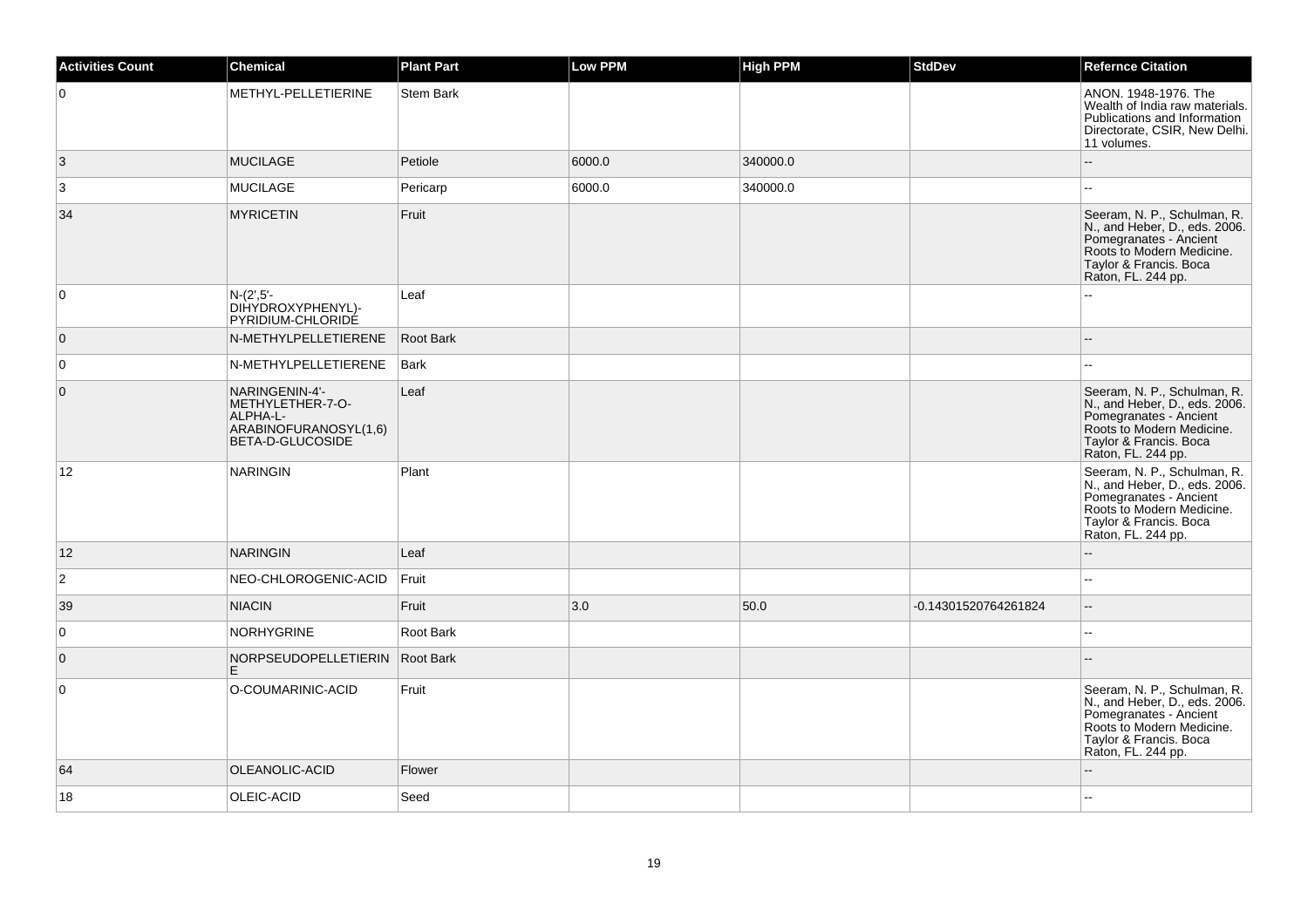| <b>Activities Count</b> | <b>Chemical</b>                            | <b>Plant Part</b> | Low PPM | <b>High PPM</b> | <b>StdDev</b>       | <b>Refernce Citation</b>                                                                                                                                                                                                           |
|-------------------------|--------------------------------------------|-------------------|---------|-----------------|---------------------|------------------------------------------------------------------------------------------------------------------------------------------------------------------------------------------------------------------------------------|
| 9                       | OXALIC-ACID                                | Fruit             |         | 140.0           | -0.2986291034837599 | $-$                                                                                                                                                                                                                                |
| 25                      | P-COUMARIC-ACID                            | Leaf              |         |                 |                     |                                                                                                                                                                                                                                    |
| 25                      | P-COUMARIC-ACID                            | Fruit Juice       |         |                 |                     |                                                                                                                                                                                                                                    |
| 0                       | P-COUMARINIC-ACID                          | Fruit             |         |                 |                     |                                                                                                                                                                                                                                    |
| 13                      | PALMITIC-ACID                              | Seed              |         |                 |                     |                                                                                                                                                                                                                                    |
| 11                      | PANTOTHENIC-ACID                           | Fruit             | 6.0     | 31.0            | 0.8225607496139891  | USDA's Ag Handbook 8 and<br>sequelae)                                                                                                                                                                                              |
| 24                      | <b>PECTIN</b>                              | Pericarp          | 20000.0 | 40000.0         |                     |                                                                                                                                                                                                                                    |
| 24                      | PECTIN                                     | Fruit             |         | 2700.0          | -0.5981917795860573 | ANON. 1948-1976. The<br>Wealth of India raw materials.<br>Publications and Information<br>Directorate, CSIR, New Delhi.<br>11 volumes.                                                                                             |
| 9                       | <b>PEDUNCULAGIN</b>                        | Leaf              |         |                 |                     |                                                                                                                                                                                                                                    |
| 9                       | PEDUNCULAGIN                               | <b>Stem Bark</b>  |         | 80.0            |                     | Hansel, R., Keller, K.,<br>Rimpler, H., and Schneider,<br>G. eds. 1992. Hager's<br>Handbuch der<br>Pharmazeutischen Praxis,<br>Drogen (A-D), 1209 pp., 1993<br>(E-O), 970 pp., 1994 (P-Z),<br>1196 pp. Springer-Verlag,<br>Berlin. |
| $\overline{7}$          | PELARGONIDIN                               | Leaf              |         |                 |                     |                                                                                                                                                                                                                                    |
| $\overline{0}$          | PELARGONIDIN-3,5-DI-O-<br><b>GLUCOSIDE</b> | Fruit Juice       |         |                 |                     |                                                                                                                                                                                                                                    |
| $\overline{0}$          | PELARGONIDIN-3,5-<br><b>DIGLUCOSIDE</b>    | Flower            |         |                 |                     |                                                                                                                                                                                                                                    |
| $\overline{0}$          | PELARGONIDIN-3-<br><b>GLUCOSIDE</b>        | Seed              |         |                 |                     | Rizk, A.F.M. and Al-Nowaihi,<br>A.S., The Phytochemistry of<br>the Horticultural Plants of<br>Qatar, Scientific and Applied<br>Research Centre, University<br>of Qatar.                                                            |
| $\overline{0}$          | PELARGONIDIN-3-O-<br><b>GLUCOSIDE</b>      | Fruit Juice       |         |                 |                     |                                                                                                                                                                                                                                    |
| 12                      | PELLETIERINE                               | Stem Bark         |         |                 |                     |                                                                                                                                                                                                                                    |
| 12                      | PELLETIERINE                               | Root Bark         |         |                 |                     |                                                                                                                                                                                                                                    |
| 12                      | PELLETIERINE                               | <b>Bark</b>       |         |                 |                     |                                                                                                                                                                                                                                    |
| 12                      | PELLETIERINE                               | Leaf              |         |                 |                     |                                                                                                                                                                                                                                    |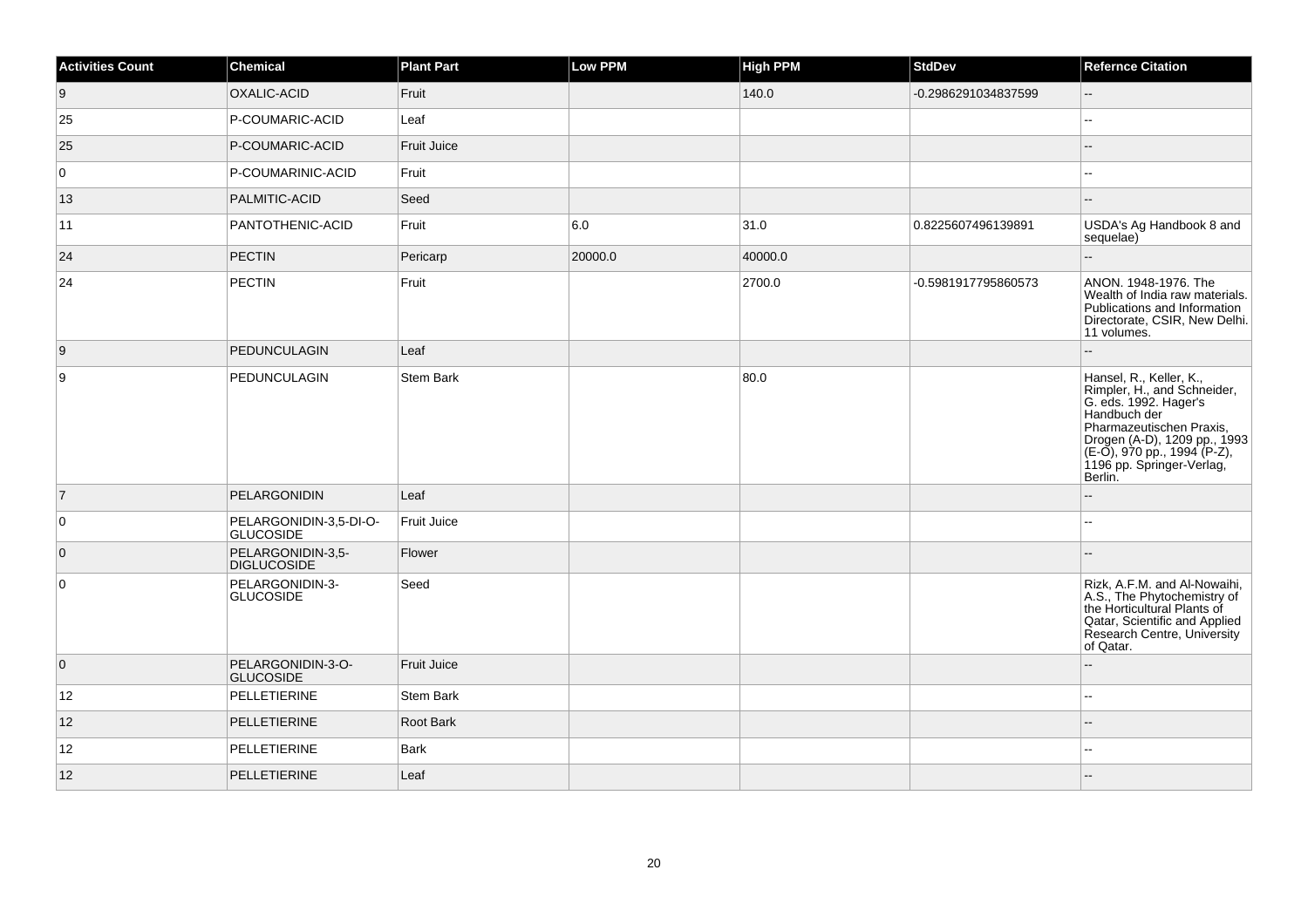| Activities Count | <b>Chemical</b>            | <b>Plant Part</b> | Low PPM | <b>High PPM</b> | <b>StdDev</b>         | <b>Refernce Citation</b>                                                                                                                                                                                                           |
|------------------|----------------------------|-------------------|---------|-----------------|-----------------------|------------------------------------------------------------------------------------------------------------------------------------------------------------------------------------------------------------------------------------|
| $\mathbf 0$      | PHENETHYL-RUTINOSIDE       | Seed              |         |                 |                       |                                                                                                                                                                                                                                    |
| $\overline{2}$   | PHOSPHATIDYL-CHOLINE       | Seed              |         |                 |                       | Rizk, A.F.M. and Al-Nowaihi,<br>A.S., The Phytochemistry of<br>the Horticultural Plants of<br>Qatar, Scientific and Applied<br>Research Centre, University<br>of Qatar.                                                            |
| $\mathbf 0$      | PHOSPHATIDYL-INOSITOL Seed |                   |         |                 |                       | Rizk, A.F.M. and Al-Nowaihi,<br>A.S., The Phytochemistry of<br>the Horticultural Plants of<br>Qatar, Scientific and Applied<br>Research Centre, University<br>of Qatar.                                                            |
| $\mathbf 0$      | PHOSPHATIDYL-SERINE        | Seed              |         |                 |                       | Rizk, A.F.M. and Al-Nowaihi,<br>A.S., The Phytochemistry of<br>the Horticultural Plants of<br>Qatar, Scientific and Applied<br>Research Centre, University<br>of Qatar.                                                            |
| $\mathbf 0$      | <b>PHOSPHOLIPIDS</b>       | Seed              |         |                 |                       | Hansel, R., Keller, K.,<br>Rimpler, H., and Schneider,<br>G. eds. 1992. Hager's<br>Handbuch der<br>Pharmazeutischen Praxis,<br>Drogen (A-D), 1209 pp., 1993<br>(E-O), 970 pp., 1994 (P-Z),<br>1196 pp. Springer-Verlag,<br>Berlin. |
| 4                | <b>PHOSPHORUS</b>          | Fruit             | 80.0    | 3182.0          | -0.010325528528400199 |                                                                                                                                                                                                                                    |
| 2                | <b>PHYTOSTEROLS</b>        | Fruit             | 170.0   | 892.0           | -0.06876203739451835  | USDA's Ag Handbook 8 and<br>sequelae)                                                                                                                                                                                              |
| $\mathbf 0$      | <b>PIPERIDINES</b>         | <b>Stem Bark</b>  |         | 4000.0          |                       |                                                                                                                                                                                                                                    |
| 0                | <b>PIPERIDINES</b>         | Root Bark         |         | 8000.0          |                       |                                                                                                                                                                                                                                    |
| 30               | <b>POLYPHENOLS</b>         | Fruit             | 2200.0  | 10500.0         | -0.7128692426675994   | ÷.                                                                                                                                                                                                                                 |
| $\mathbf 0$      | POMEGRANATATE              | Flower            |         |                 |                       | $\overline{a}$                                                                                                                                                                                                                     |
| 14               | <b>POTASSIUM</b>           | Fruit             | 1330.0  | 18950.0         | 0.09143685961055947   | $\overline{\phantom{a}}$                                                                                                                                                                                                           |
| $\mathbf{1}$     | PROCYANIDIN-B-1            | Fruit             |         |                 |                       | Seeram, N. P., Schulman, R.<br>N., and Heber, D., eds. 2006.<br>Pomegranates - Ancient<br>Roots to Modern Medicine.<br>Taylor & Francis. Boca<br>Raton, FL. 244 pp.                                                                |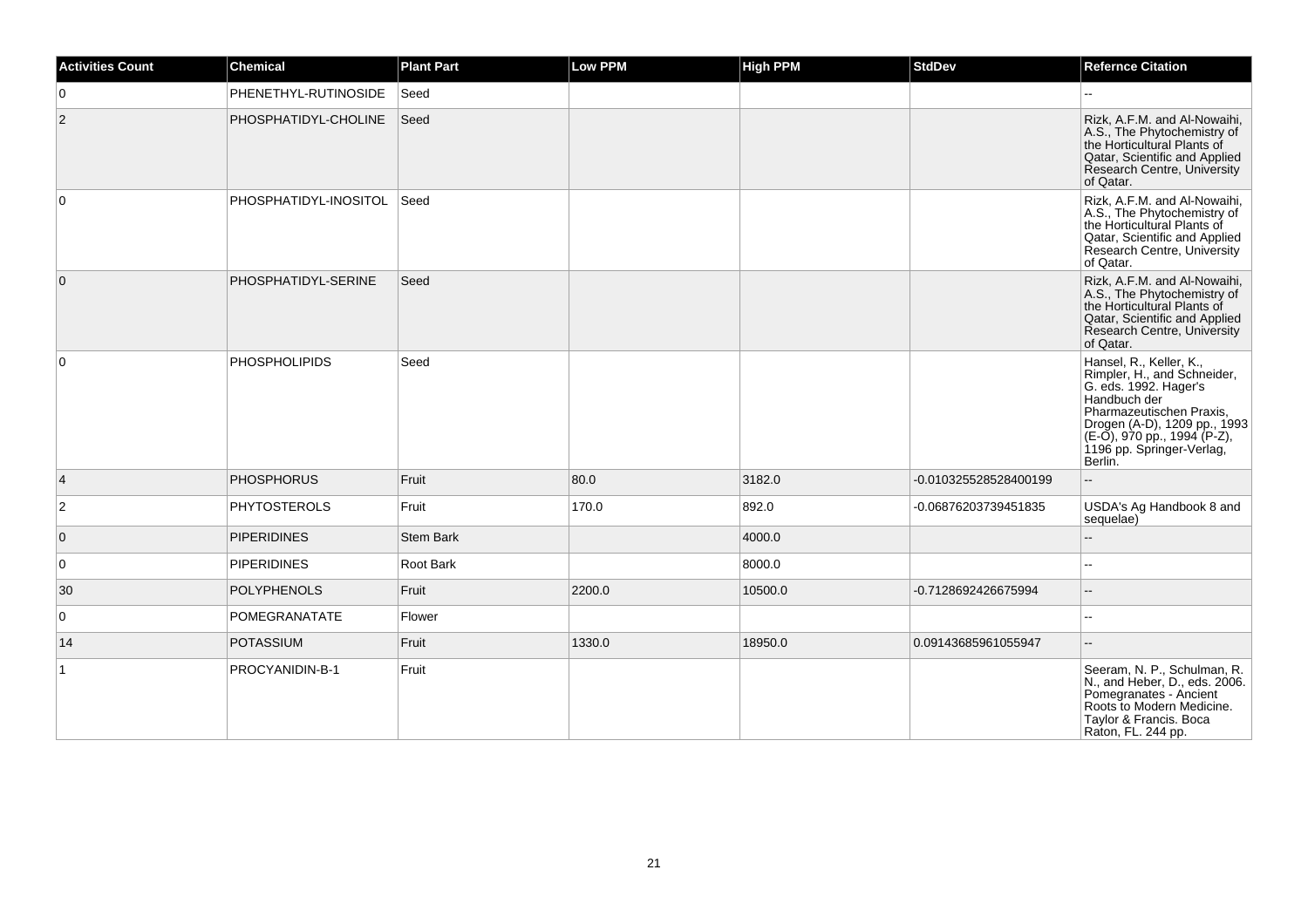| <b>Activities Count</b> | <b>Chemical</b>     | <b>Plant Part</b> | Low PPM | <b>High PPM</b> | <b>StdDev</b>       | <b>Refernce Citation</b>                                                                                                                                                                                                           |
|-------------------------|---------------------|-------------------|---------|-----------------|---------------------|------------------------------------------------------------------------------------------------------------------------------------------------------------------------------------------------------------------------------------|
|                         | PROCYANIDIN-B-2     | Fruit             |         |                 |                     | Seeram, N. P., Schulman, R.<br>N., and Heber, D., eds. 2006.<br>Pomegranates - Ancient<br>Roots to Modern Medicine.<br>Taylor & Francis. Boca<br>Raton, FL. 244 pp.                                                                |
| $\overline{0}$          | <b>PROLINE</b>      | Fruit             |         |                 |                     |                                                                                                                                                                                                                                    |
| $\overline{0}$          | <b>PROTEIN</b>      | Seed              |         | 25000.0         | -1.8573491515252696 | <b>CRC Handbook of Medicinal</b><br>Herbs and/or CRC Handbook<br>of Proximate Analyses                                                                                                                                             |
| $\overline{0}$          | <b>PROTEIN</b>      | Fruit             | 7700.0  | 73000.0         | -0.4892787997804384 | ۵.                                                                                                                                                                                                                                 |
| 43                      | PROTOCATECHUIC-ACID | Fruit             |         |                 |                     | $-$                                                                                                                                                                                                                                |
| $\overline{0}$          | PSEUDOPELLETIERINE  | <b>Stem Bark</b>  |         |                 |                     | --                                                                                                                                                                                                                                 |
| $\overline{0}$          | PSEUDOPELLETIERINE  | <b>Root Bark</b>  |         |                 |                     |                                                                                                                                                                                                                                    |
| $\overline{0}$          | PSEUDOPELLETIERINE  | Bark              |         |                 |                     |                                                                                                                                                                                                                                    |
| $\overline{0}$          | PUNICACORTEIN-A     | <b>Stem Bark</b>  |         | 30.0            |                     | Hansel, R., Keller, K.,<br>Rimpler, H., and Schneider,<br>G. eds. 1992. Hager's<br>Handbuch der<br>Pharmazeutischen Praxis,<br>Drogen (A-D), 1209 pp., 1993<br>(E-O), 970 pp., 1994 (P-Z),<br>1196 pp. Springer-Verlag,<br>Berlin. |
| $\overline{0}$          | PUNICACORTEIN-A     | Root Bark         |         |                 |                     | ۵.                                                                                                                                                                                                                                 |
| $\overline{0}$          | PUNICACORTEIN-A     | <b>Bark</b>       |         |                 |                     |                                                                                                                                                                                                                                    |
| $\overline{0}$          | PUNICACORTEIN-B     | <b>Stem Bark</b>  |         | 30.0            |                     | Hansel, R., Keller, K.,<br>Rimpler, H., and Schneider,<br>G. eds. 1992. Hager's<br>Handbuch der<br>Pharmazeutischen Praxis,<br>Drogen (A-D), 1209 pp., 1993<br>(E-O), 970 pp., 1994 (P-Z),<br>1196 pp. Springer-Verlag,<br>Berlin. |
| $\overline{0}$          | PUNICACORTEIN-B     | <b>Root Bark</b>  |         |                 |                     |                                                                                                                                                                                                                                    |
| $\overline{0}$          | PUNICACORTEIN-B     | <b>Bark</b>       |         |                 |                     | --                                                                                                                                                                                                                                 |
| $\vert$ 1               | PUNICACORTEIN-C     | <b>Bark</b>       |         |                 |                     |                                                                                                                                                                                                                                    |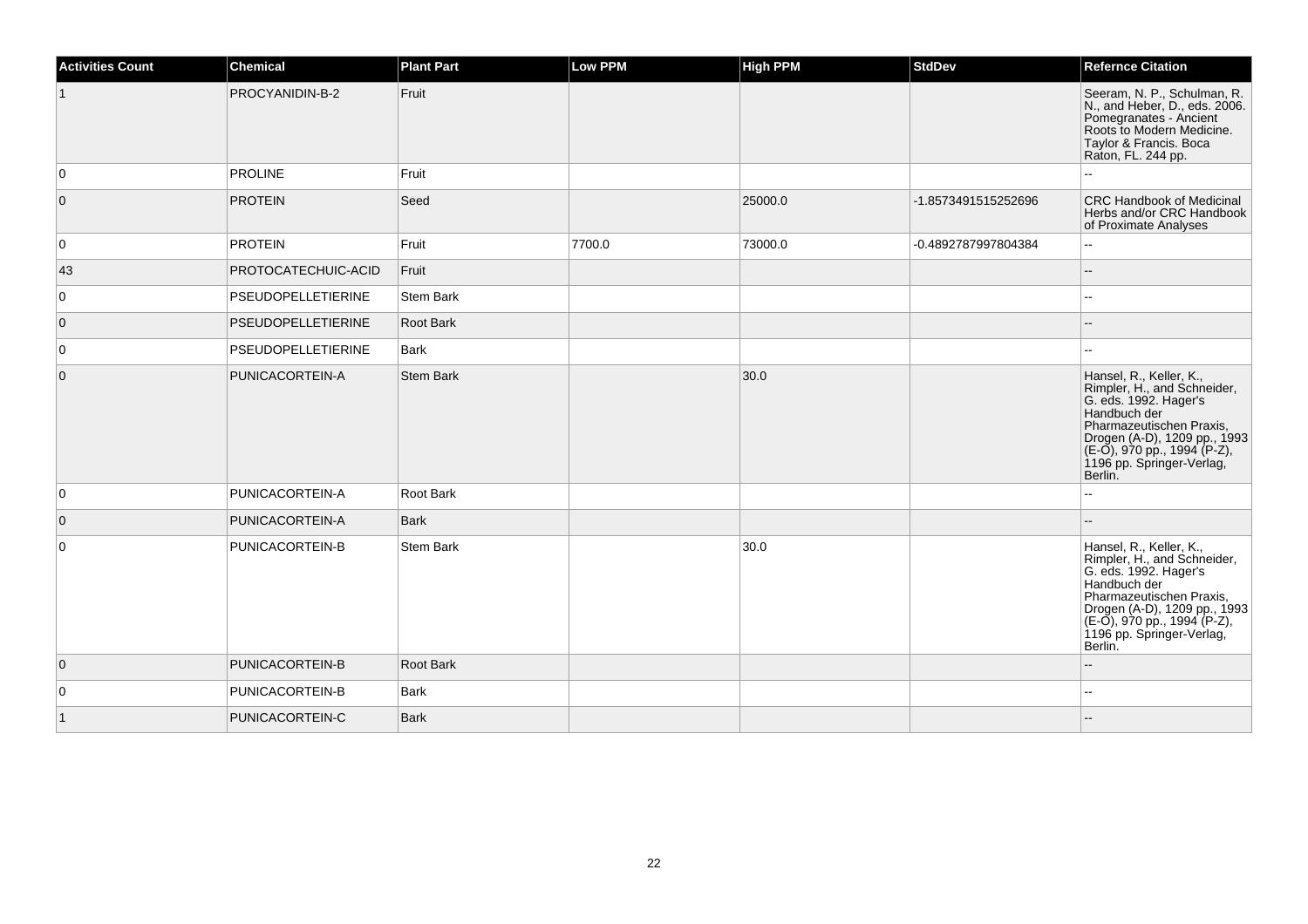| <b>Activities Count</b> | Chemical              | <b>Plant Part</b> | <b>Low PPM</b> | <b>High PPM</b> | <b>StdDev</b> | <b>Refernce Citation</b>                                                                                                                                                                                                           |
|-------------------------|-----------------------|-------------------|----------------|-----------------|---------------|------------------------------------------------------------------------------------------------------------------------------------------------------------------------------------------------------------------------------------|
| -1                      | PUNICACORTEIN-C       | Stem Bark         |                | 950.0           |               | Hansel, R., Keller, K.,<br>Rimpler, H., and Schneider,<br>G. eds. 1992. Hager's<br>Handbuch der<br>Pharmazeutischen Praxis,<br>Drogen (A-D), 1209 pp., 1993<br>(E-O), 970 pp., 1994 (P-Z),<br>1196 pp. Springer-Verlag,<br>Berlin. |
| $\vert$ 1               | PUNICACORTEIN-C       | Root Bark         |                |                 |               |                                                                                                                                                                                                                                    |
| $\overline{0}$          | PUNICACORTEIN-D       | Root Bark         |                |                 |               | $\overline{a}$                                                                                                                                                                                                                     |
| $\overline{0}$          | PUNICACORTEIN-D       | <b>Stem Bark</b>  |                | 60.0            |               | Hansel, R., Keller, K.,<br>Rimpler, H., and Schneider,<br>G. eds. 1992. Hager's<br>Handbuch der<br>Pharmazeutischen Praxis,<br>Drogen (A-D), 1209 pp., 1993<br>(E-O), 970 pp., 1994 (P-Z),<br>1196 pp. Springer-Verlag,<br>Berlin. |
| $\overline{0}$          | PUNICACORTEIN-D       | <b>Bark</b>       |                |                 |               | $\overline{a}$                                                                                                                                                                                                                     |
| $\overline{0}$          | <b>PUNICACORTEINS</b> | <b>Bark</b>       |                |                 |               |                                                                                                                                                                                                                                    |
| $\overline{0}$          | <b>PUNICACORTEINS</b> | Stem Bark         |                |                 |               | $\overline{a}$                                                                                                                                                                                                                     |
| $\vert$ 1               | <b>PUNICAFOLIN</b>    | Leaf              |                |                 |               | $-$                                                                                                                                                                                                                                |
| $\vert$ 1               | <b>PUNICAFOLIN</b>    | Plant             |                |                 |               |                                                                                                                                                                                                                                    |
| 12                      | PUNICALAGIN           | Root Bark         |                |                 |               | $-$                                                                                                                                                                                                                                |
| 12                      | PUNICALAGIN           | Pericarp          |                |                 |               | $-$                                                                                                                                                                                                                                |
| 12                      | PUNICALAGIN           | <b>Bark</b>       |                |                 |               | $\sim$                                                                                                                                                                                                                             |
| 12                      | PUNICALAGIN           | Leaf              |                |                 |               |                                                                                                                                                                                                                                    |
| 12                      | <b>PUNICALAGIN</b>    | <b>Stem Bark</b>  |                | 1400.0          |               | Hansel, R., Keller, K.,<br>Rimpler, H., and Schneider,<br>G. eds. 1992. Hager's<br>Handbuch der<br>Pharmazeutischen Praxis,<br>Drogen (A-D), 1209 pp., 1993<br>(E-O), 970 pp., 1994 (P-Z),<br>1196 pp. Springer-Verlag,<br>Berlin. |
| $\overline{7}$          | <b>PUNICALIN</b>      | Root Bark         |                |                 |               | $\overline{a}$                                                                                                                                                                                                                     |
| $\vert$ 7               | <b>PUNICALIN</b>      | Bark              |                |                 |               |                                                                                                                                                                                                                                    |
| 17                      | PUNICALIN             | Leaf              |                |                 |               |                                                                                                                                                                                                                                    |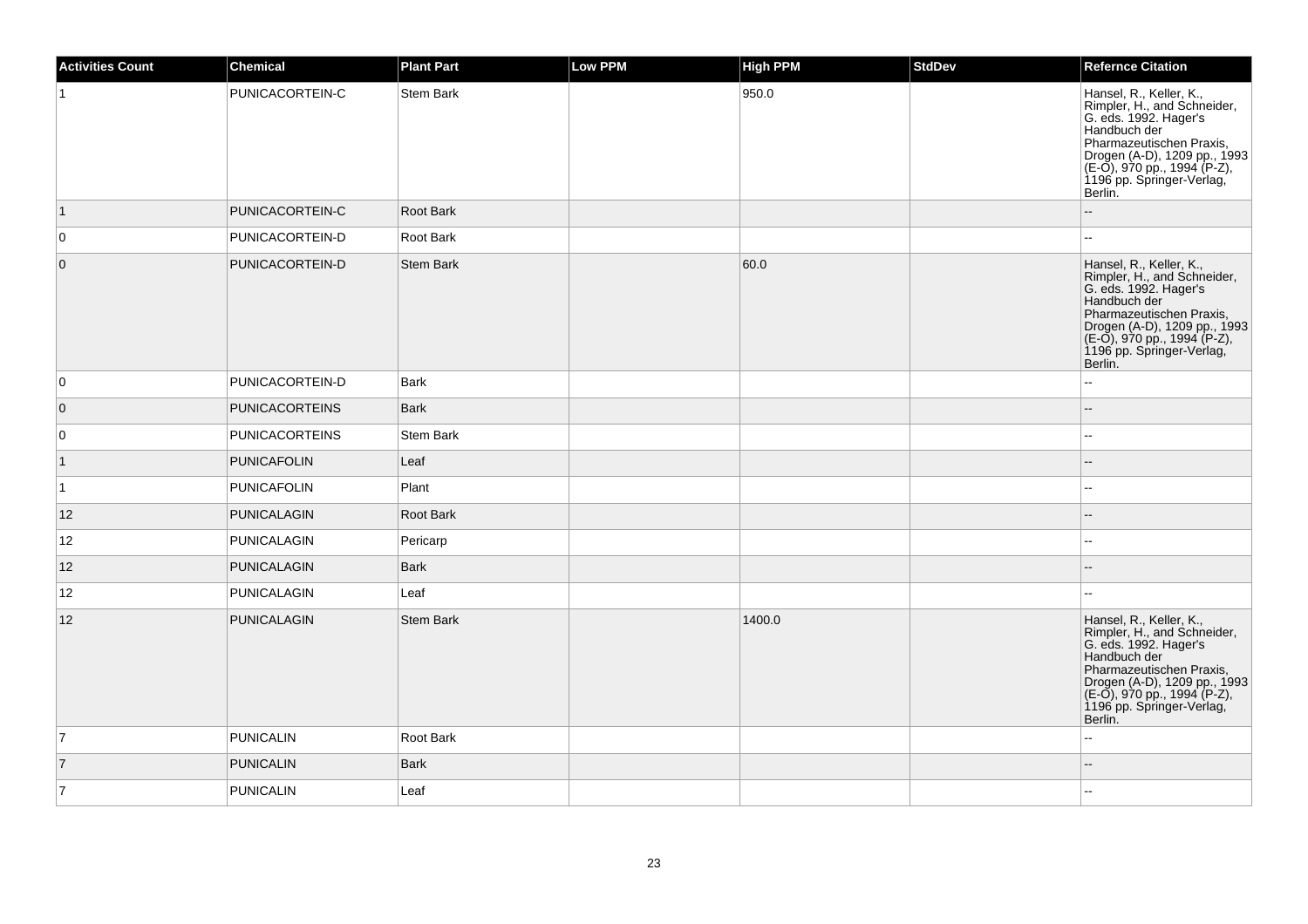| Activities Count | <b>Chemical</b>                                                                                | <b>Plant Part</b> | Low PPM | <b>High PPM</b> | <b>StdDev</b> | <b>Refernce Citation</b>                                                                                                                                                                                                              |
|------------------|------------------------------------------------------------------------------------------------|-------------------|---------|-----------------|---------------|---------------------------------------------------------------------------------------------------------------------------------------------------------------------------------------------------------------------------------------|
| $\overline{7}$   | <b>PUNICALIN</b>                                                                               | Pericarp          |         |                 |               |                                                                                                                                                                                                                                       |
| $\overline{7}$   | <b>PUNICALIN</b>                                                                               | Stem Bark         |         | 550.0           |               | Hansel, R., Keller, K.,<br>Rimpler, H., and Schneider,<br>G. eds. 1992. Hager's<br>Handbuch der<br>Pharmazeutischen Praxis,<br>Drogen (A-D), 1209 pp., 1993<br>(E-O), 970 pp., 1994 (P-Z),<br>1196 pp. Springer-Verlag,<br>Berlin.    |
| 8                | PUNICIC-ACID                                                                                   | Seed              | 26395.0 | 147100.0        | 1.0           |                                                                                                                                                                                                                                       |
| $\mathbf 0$      | PUNICIC-ACID-(CIS-<br>9, TRANS-11, CIS-13-<br>OCTADECATRIENOIC-<br>ACID)                       | Seed              |         |                 |               |                                                                                                                                                                                                                                       |
| $\mathbf 0$      | PUNIGLUCONIN                                                                                   | <b>Bark</b>       |         |                 |               | Rizk, A.F.M. and Al-Nowaihi,<br>A.S., The Phytochemistry of<br>the Horticultural Plants of<br>Qatar, Scientific and Applied<br>Research Centre, University<br>of Qatar.                                                               |
| $\mathbf 0$      | <b>PUNIGLUCONIN</b>                                                                            | <b>Stem Bark</b>  |         | 140.0           |               | Hansel, R., Keller, K.,<br>Rimpler, H., and Schneider,<br>G. eds. 1992. Hager's<br>Handbuch der<br>Pharmazeutischen Praxis,<br>Drogen (A-D), 1209 pp., 1993<br>$(E-O)$ , 970 pp., 1994 (P-Z),<br>1196 pp. Springer-Verlag,<br>Berlin. |
| $\mathbf 0$      | PUNIGLUCONIN-2,3-DI-O-<br>$GALLOYL-4,6-(S)-$<br><b>HEXAHYDROXYDIPHENOY</b><br>LGLUCONIC-ACID   | <b>Bark</b>       |         |                 |               |                                                                                                                                                                                                                                       |
| 176              | QUERCETIN                                                                                      | Plant             |         |                 |               |                                                                                                                                                                                                                                       |
| 176              | <b>QUERCETIN</b>                                                                               | Pericarp          |         |                 |               | Seeram, N. P., Schulman, R.<br>N., and Heber, D., eds. 2006.<br>Pomegranates - Ancient<br>Roots to Modern Medicine.<br>Taylor & Francis. Boca<br>Raton, FL. 244 pp.                                                                   |
| 176              | QUERCETIN                                                                                      | Leaf              |         |                 |               | $\sim$                                                                                                                                                                                                                                |
| 176              | QUERCETIN                                                                                      | Fruit             |         |                 |               | $\overline{\phantom{a}}$                                                                                                                                                                                                              |
| 0                | QUERCETIN-3,4'-<br>DIMETHYLETHER-7-O-<br>ALPHA-L-<br>ARABINOFURANOSYL(1,6)<br>BETA-D-GLUCOSIDE | Fruit             |         |                 |               | Seeram, N. P., Schulman, R.<br>N., and Heber, D., eds. 2006.<br>Pomegranates - Ancient<br>Roots to Modern Medicine.<br>Taylor & Francis. Boca<br>Raton, FL. 244 pp.                                                                   |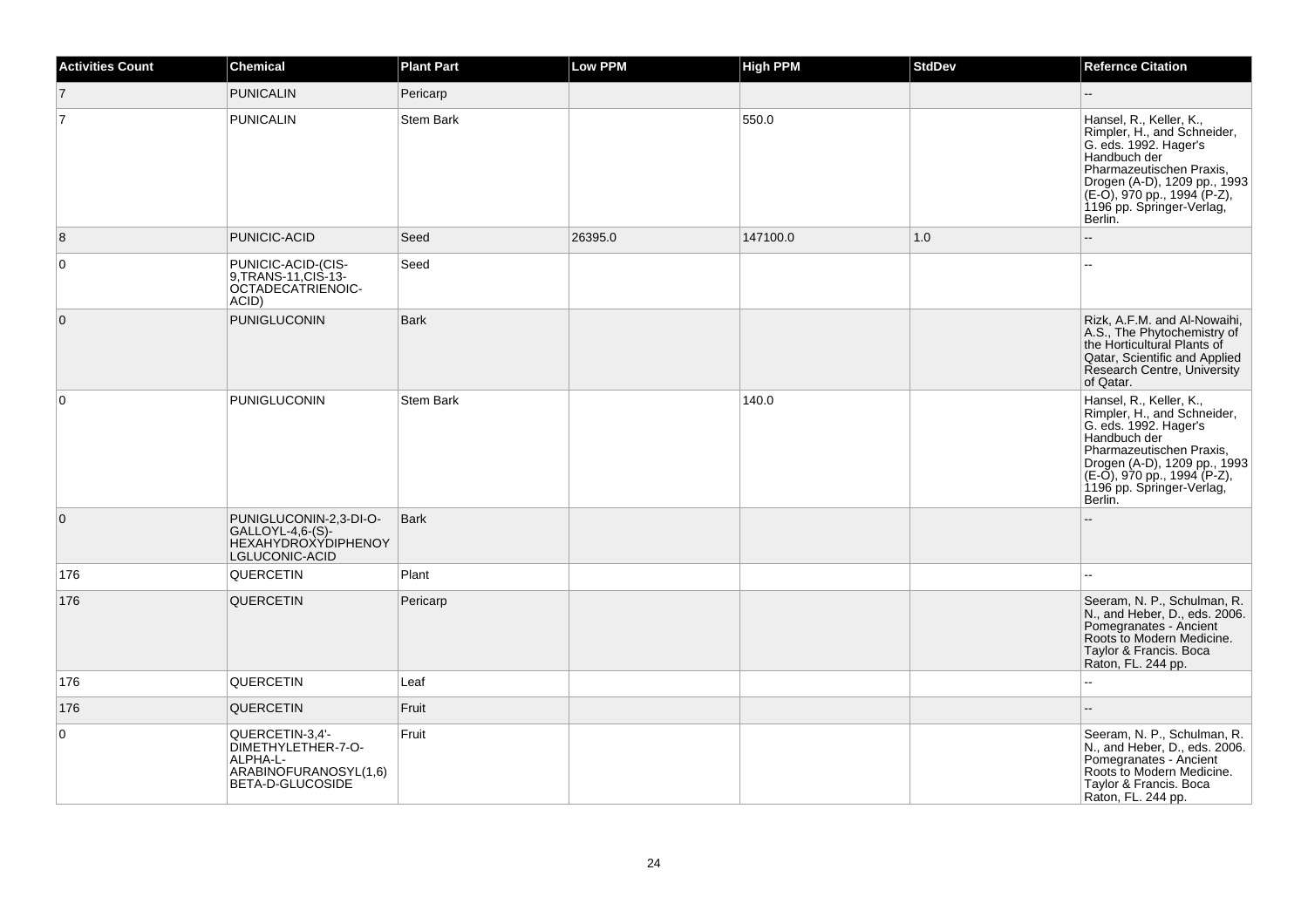| <b>Activities Count</b> | <b>Chemical</b>                                                                     | <b>Plant Part</b>  | <b>Low PPM</b> | <b>High PPM</b> | <b>StdDev</b>        | <b>Refernce Citation</b>                                                                                                                                                                                                           |
|-------------------------|-------------------------------------------------------------------------------------|--------------------|----------------|-----------------|----------------------|------------------------------------------------------------------------------------------------------------------------------------------------------------------------------------------------------------------------------------|
| $\overline{0}$          | QUERCETIN-3-O-<br><b>RUTINOSIDE</b>                                                 | Fruit              |                |                 |                      | Seeram, N. P., Schulman, R.<br>N., and Heber, D., eds. 2006.<br>Pomegranates - Ancient<br>Roots to Modern Medicine.<br>Taylor & Francis. Boca<br>Raton, FL. 244 pp.                                                                |
| 6                       | <b>QUERCIMERITRIN</b>                                                               | Fruit              |                |                 |                      | Seeram, N. P., Schulman, R.<br>N., and Heber, D., eds. 2006.<br>Pomegranates - Ancient<br>Roots to Modern Medicine.<br>Taylor & Francis. Boca<br>Raton, FL. 244 pp.                                                                |
| $\vert$ 1               | QUINIC-ACID                                                                         | Leaf               |                |                 |                      |                                                                                                                                                                                                                                    |
| $\vert$ 1               | QUINIC-ACID                                                                         | Fruit              |                |                 |                      |                                                                                                                                                                                                                                    |
| $\overline{0}$          | <b>RESINS</b>                                                                       | Pericarp           |                | 45000.0         |                      | ۵.                                                                                                                                                                                                                                 |
| 15                      | <b>RIBOFLAVIN</b>                                                                   | Fruit              | 0.0            | 4.0             | -0.21615825716438572 | $\overline{\phantom{a}}$                                                                                                                                                                                                           |
| 87                      | <b>RUTIN</b>                                                                        | Plant              |                |                 |                      | Seeram, N. P., Schulman, R.<br>N., and Heber, D., eds. 2006.<br>Pomegranates - Ancient<br>Roots to Modern Medicine.<br>Taylor & Francis. Boca<br>Raton, FL. 244 pp.                                                                |
| 87                      | <b>RUTIN</b>                                                                        | Leaf               |                |                 |                      |                                                                                                                                                                                                                                    |
| 87                      | <b>RUTIN</b>                                                                        | Fruit Juice        |                |                 |                      |                                                                                                                                                                                                                                    |
| $\overline{7}$          | <b>SALICYLATES</b>                                                                  | Fruit              | 0.7            | 3.5             | -0.32670591582127445 | ÷.                                                                                                                                                                                                                                 |
| $\mathbf 0$             | <b>SEDRIDINE</b>                                                                    | Root Bark          |                |                 |                      |                                                                                                                                                                                                                                    |
| 26                      | <b>SEROTONIN</b>                                                                    | Seed               |                | 12.0            | -1.4142135623730947  | $\sim$                                                                                                                                                                                                                             |
| 26                      | <b>SEROTONIN</b>                                                                    | <b>Fruit Juice</b> |                |                 |                      |                                                                                                                                                                                                                                    |
| 0                       | SINAPYL-9-O-[BETA-D-<br>APIOFURANOSYL(1-6)]-O-<br>BETA-D-<br><b>GLUCOPYRANOSIDE</b> | Seed               |                |                 |                      |                                                                                                                                                                                                                                    |
| $\overline{0}$          | SITOSTEROL-BETA-D-<br><b>GLUCOSIDE</b>                                              | Flower             |                |                 |                      | Hansel, R., Keller, K.,<br>Rimpler, H., and Schneider,<br>G. eds. 1992. Hager's<br>Handbuch der<br>Pharmazeutischen Praxis,<br>Drogen (A-D), 1209 pp., 1993<br>(E-O), 970 pp., 1994 (P-Z),<br>1196 pp. Springer-Verlag,<br>Berlin. |
| ∣1                      | SODIUM                                                                              | Fruit              | 9.0            | 350.0           | -0.1507606795341949  |                                                                                                                                                                                                                                    |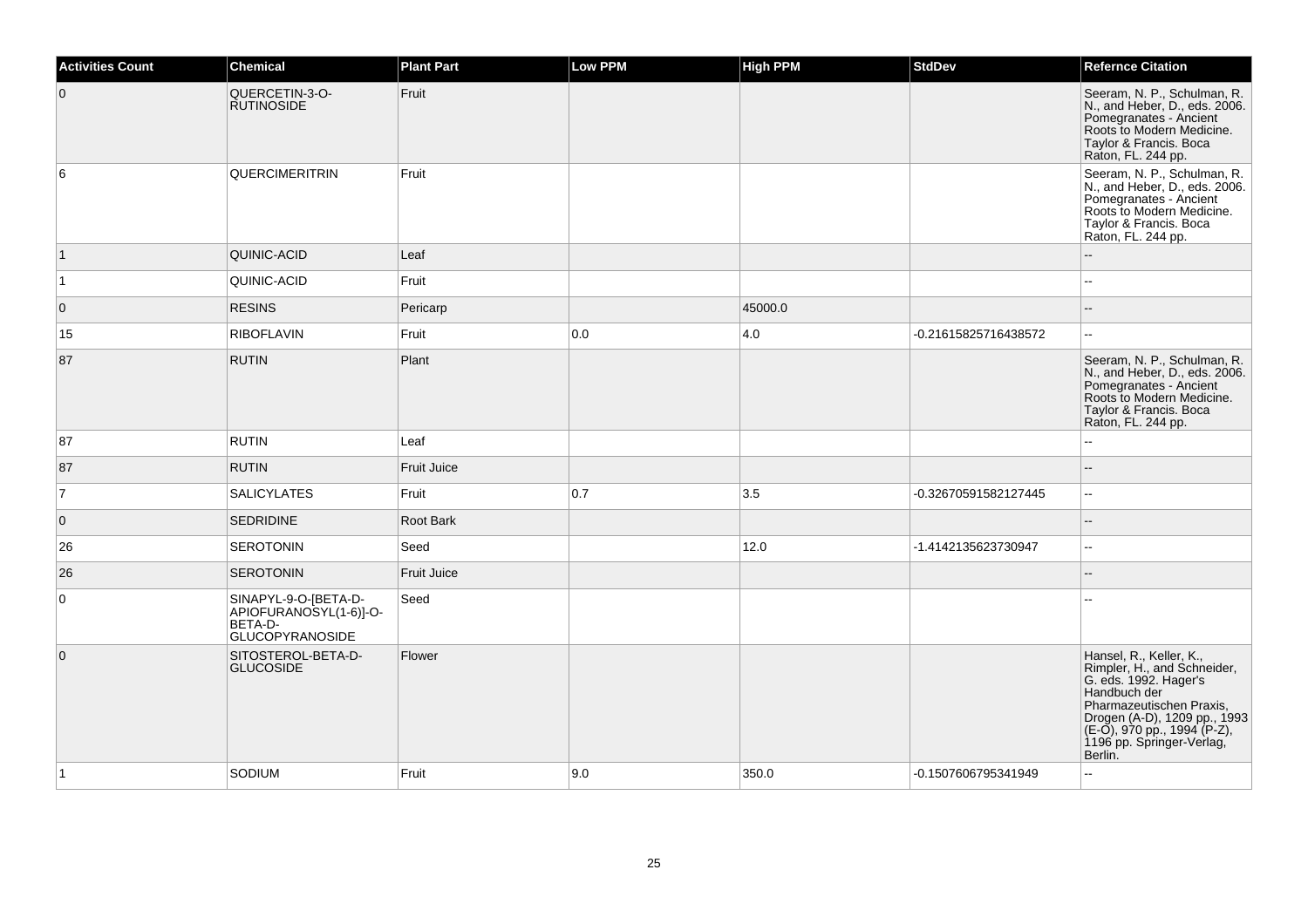| <b>Activities Count</b> | <b>Chemical</b>      | <b>Plant Part</b> | <b>Low PPM</b> | <b>High PPM</b> | <b>StdDev</b>         | <b>Refernce Citation</b>                                                                                                                                                                                                           |
|-------------------------|----------------------|-------------------|----------------|-----------------|-----------------------|------------------------------------------------------------------------------------------------------------------------------------------------------------------------------------------------------------------------------------|
| 11                      | <b>SORBITOL</b>      | Plant             |                |                 |                       | $-$                                                                                                                                                                                                                                |
| 11                      | <b>SORBITOL</b>      | Twig              |                | 9100.0          |                       |                                                                                                                                                                                                                                    |
| $5\phantom{.0}$         | <b>STARCH</b>        | Seed              |                | 0.0             | -1.2559710465133322   | List, P.H. and Horhammer, L.,<br>Hager's Handbuch der<br>Pharmazeutischen Praxis,<br>Vols. 2-6, Springer-Verlag,<br>Berlin, 1969-1979.                                                                                             |
| 8                       | <b>STEARIC-ACID</b>  | Seed              |                |                 |                       |                                                                                                                                                                                                                                    |
| 12                      | <b>STIGMASTEROL</b>  | Seed              |                |                 |                       |                                                                                                                                                                                                                                    |
| $\vert$ 1               | <b>STRICTININ</b>    | Leaf              |                |                 |                       |                                                                                                                                                                                                                                    |
| $\overline{0}$          | <b>STYPTIC-ACID</b>  | Flower            |                |                 |                       | Rizk, A.F.M. and Al-Nowaihi,<br>A.S., The Phytochemistry of<br>the Horticultural Plants of<br>Qatar, Scientific and Applied<br>Research Centre, University<br>of Qatar.                                                            |
| $\overline{7}$          | <b>SUCCINIC-ACID</b> | Fruit             |                |                 |                       |                                                                                                                                                                                                                                    |
| 14                      | <b>SUCROSE</b>       | Fruit             |                |                 |                       |                                                                                                                                                                                                                                    |
| 14                      | <b>SULFUR</b>        | Fruit             |                | 120.0           | -0.900998529900953    | ANON. 1948-1976. The<br>Wealth of India raw materials.<br>Publications and Information<br>Directorate, CSIR, New Delhi.<br>11 volumes.                                                                                             |
| 35                      | <b>TANNIN</b>        | Root              |                | 70000.0         | -0.2012194983751788   | Hansel, R., Keller, K.,<br>Rimpler, H., and Schneider,<br>G. eds. 1992. Hager's<br>Handbuch der<br>Pharmazeutischen Praxis,<br>Progen (A-D), 1209 pp., 1993<br>(E-O), 970 pp., 1994 (P-Z),<br>1196 pp. Springer-Verlag,<br>Berlin. |
| 35                      | <b>TANNIN</b>        | <b>Stem Bark</b>  | 100000.0       | 250000.0        | 1.3814745788840543    | $\overline{\phantom{a}}$                                                                                                                                                                                                           |
| 35                      | <b>TANNIN</b>        | <b>Root Bark</b>  | 20000.0        | 280000.0        | 0.8535499454737059    | $-$                                                                                                                                                                                                                                |
| 35                      | <b>TANNIN</b>        | Pericarp          | 104000.0       | 336000.0        | 1.0                   |                                                                                                                                                                                                                                    |
| 35                      | <b>TANNIN</b>        | Leaf              |                | 110000.0        | -0.006475522921307877 | ANON, 1948-1976, The<br>Wealth of India raw materials.<br>Publications and Information<br>Directorate, CSIR, New Delhi.<br>11 volumes.                                                                                             |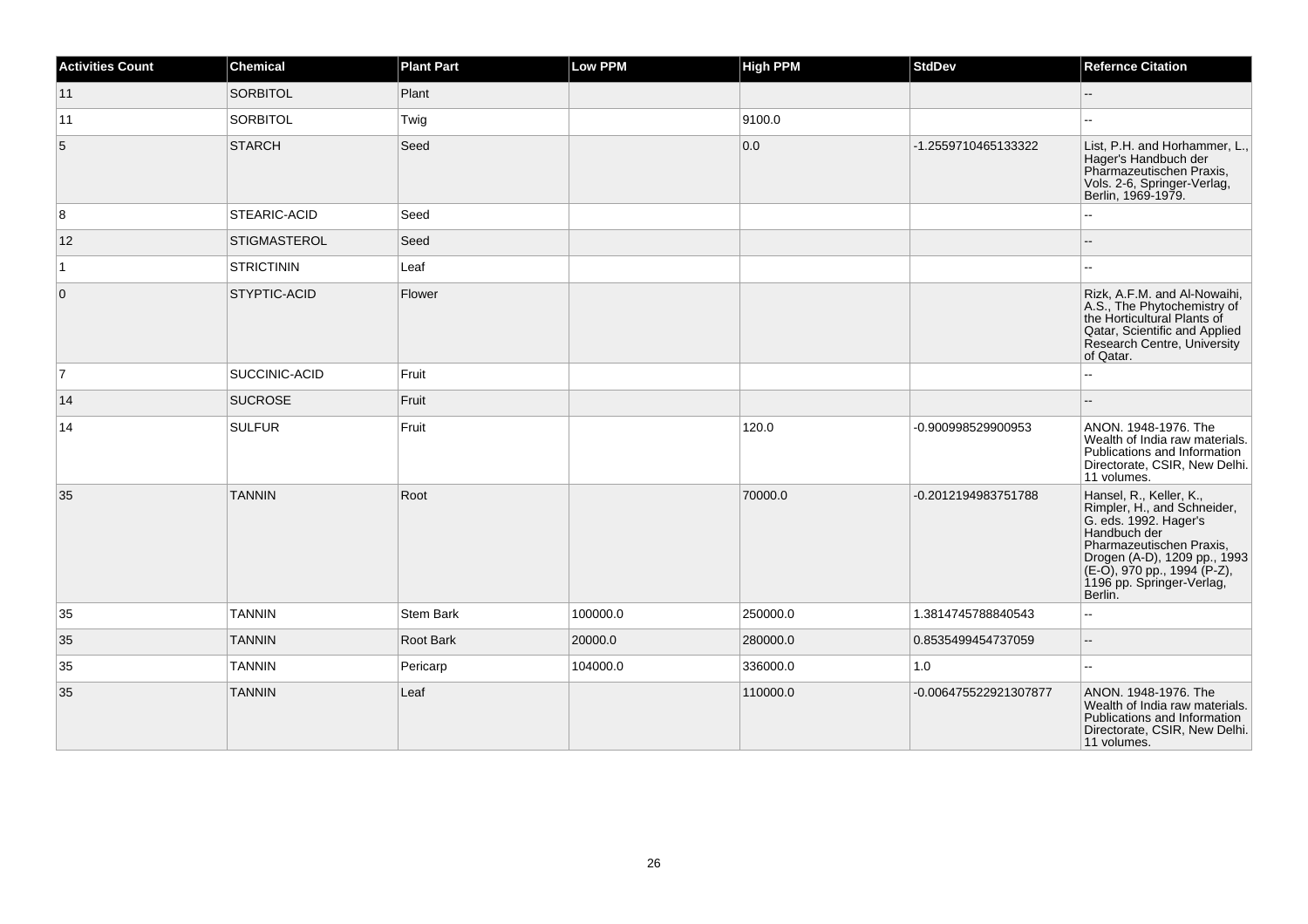| <b>Activities Count</b> | <b>Chemical</b>                               | <b>Plant Part</b>  | <b>Low PPM</b> | <b>High PPM</b> | <b>StdDev</b>        | <b>Refernce Citation</b>                                                                                                                                            |
|-------------------------|-----------------------------------------------|--------------------|----------------|-----------------|----------------------|---------------------------------------------------------------------------------------------------------------------------------------------------------------------|
| 35                      | <b>TANNIN</b>                                 | Fruit Juice        |                | 1700.0          |                      | ANON. 1948-1976. The<br>Wealth of India raw materials.<br>Publications and Information<br>Directorate, CSIR, New Delhi.<br>11 volumes.                              |
| 6                       | <b>TARTARIC-ACID</b>                          | Fruit              |                |                 |                      |                                                                                                                                                                     |
| $\mathbf{1}$            | TELLIMAGRANDIN                                | Leaf               |                |                 |                      | --                                                                                                                                                                  |
| $\overline{7}$          | <b>TELLIMAGRANDIN-I</b>                       | Pericarp           |                |                 |                      | Seeram, N. P., Schulman, R.<br>N., and Heber, D., eds. 2006.<br>Pomegranates - Ancient<br>Roots to Modern Medicine.<br>Tavlor & Francis, Boca<br>Raton, FL. 244 pp. |
| $\overline{7}$          | TELLIMAGRANDIN-I                              | Leaf               |                |                 |                      | Seeram, N. P., Schulman, R.<br>N., and Heber, D., eds. 2006.<br>Pomegranates - Ancient<br>Roots to Modern Medicine.<br>Taylor & Francis. Boca<br>Raton, FL. 244 pp. |
| $\mathbf 0$             | <b>TERCATAIN</b>                              | Leaf               |                |                 |                      | Seeram, N. P., Schulman, R.<br>N., and Heber, D., eds. 2006.<br>Pomegranates - Ancient<br>Roots to Modern Medicine.<br>Taylor & Francis. Boca<br>Raton, FL. 244 pp. |
| $\mathbf 0$             | <b>TERMINALIN-</b><br><b>GALLAYLDILACTONE</b> | Pericarp           |                |                 |                      | Seeram, N. P., Schulman, R.<br>N., and Heber, D., eds. 2006.<br>Pomegranates - Ancient<br>Roots to Modern Medicine.<br>Taylor & Francis. Boca<br>Raton, FL. 244 pp. |
| 11                      | <b>TESTOSTERONE</b>                           | Seed               |                |                 |                      |                                                                                                                                                                     |
| 31                      | <b>THIAMIN</b>                                | Fruit              | 0.0            | 4.0             | -0.17059389090821606 | Ξ.                                                                                                                                                                  |
| $\mathbf{0}$            | TRI-O-PUNICYLGLYCEROL                         | Seed               |                |                 |                      | Seeram, N. P., Schulman, R.<br>N., and Heber, D., eds. 2006.<br>Pomegranates - Ancient<br>Roots to Modern Medicine.<br>Taylor & Francis. Boca<br>Raton, FL. 244 pp. |
| $\mathbf 0$             | <b>TRITERPENOIDS</b>                          | Flower             |                |                 |                      | Newman, R. A., Lansky, E.<br>P., with Block, M. L. 2007.<br>Pomegranate - The Most<br>Medicinal Fruit. Basic Health<br>Publications, Laguna Beach,<br>CA. 120 pp.   |
| $\overline{4}$          | <b>TRYPTAMINE</b>                             | <b>Fruit Juice</b> |                |                 |                      |                                                                                                                                                                     |